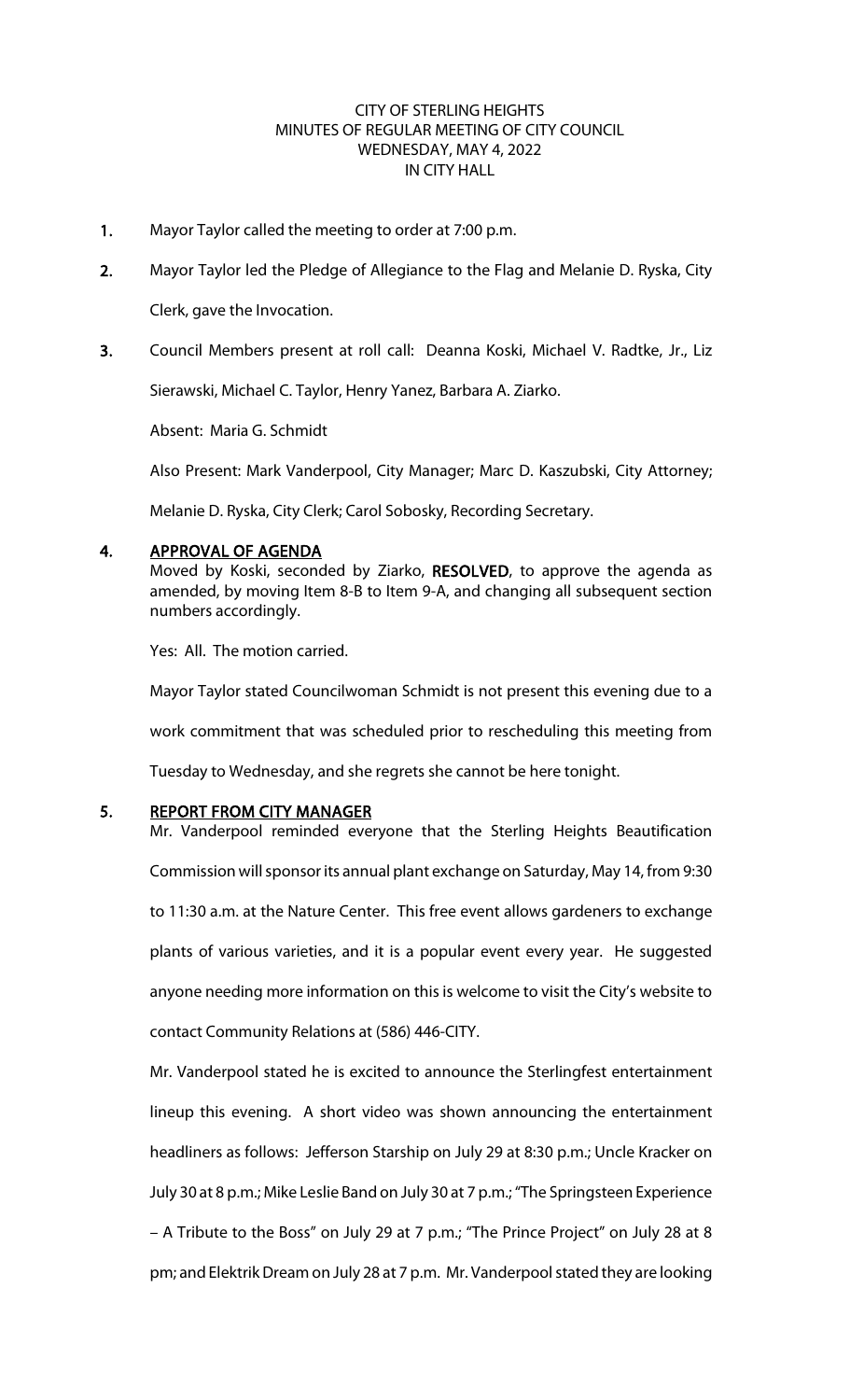forward to an exciting Sterlingfest this year including the art fair, restaurant row, carnival, kid's tent, and more on July 28 through July 30.

Mr. Vanderpool explained the final item on his report this evening came about at their Strategic Planning session in January, where a few commissions presented updates to City Council. The City Council then requested that all boards and commissions come to a City Council meeting to talk about the good work they are doing. He informed there are a couple hundred volunteers in the City, many of whom spend a lot of time and effort volunteering on boards and commissions. He announced they will have short presentations throughout the year, and he invited City Development Director Jason Castor to present updates and highlight the good work of both the Housing Commission and the Citizen's Advisory Committee.

CityDevelopment Director Jason Castor explained the primary goal of the Citizen's Advisory Committee (CAC) is to provide residents, especially those with low and moderate income, an opportunity to participate in an advisory role in planning, implementation, and assessment of the programs in the City. The CAC reviews and recommends Community Development Block Grant (CDBG) projects to City Council each year for their consideration. He noted the Annual Action Plan was shared with City Council in March. The CAC meets four times each year, typically on Mondays at 6 p.m., and their hearings must address housing and community development needs, development of proposed activities, and performance review of the yearly programs. Mr. Castor talked about the seven-member committee and introduced those present in the audience this evening. He talked about their duties, and he detailed what they do in their four meetings each year, including the election of officers, review of funding request procedures, review of applications submitted by all subrecipients and hearing their requests, consideration of all requests and subsequent recommendation of funding amounts forwarded to City Council for their approval, and a review of the Consolidated Annual Performance and Evaluation Report (CAPER) prior to submittal to the Department of Housing and Urban Development (HUD). Mr.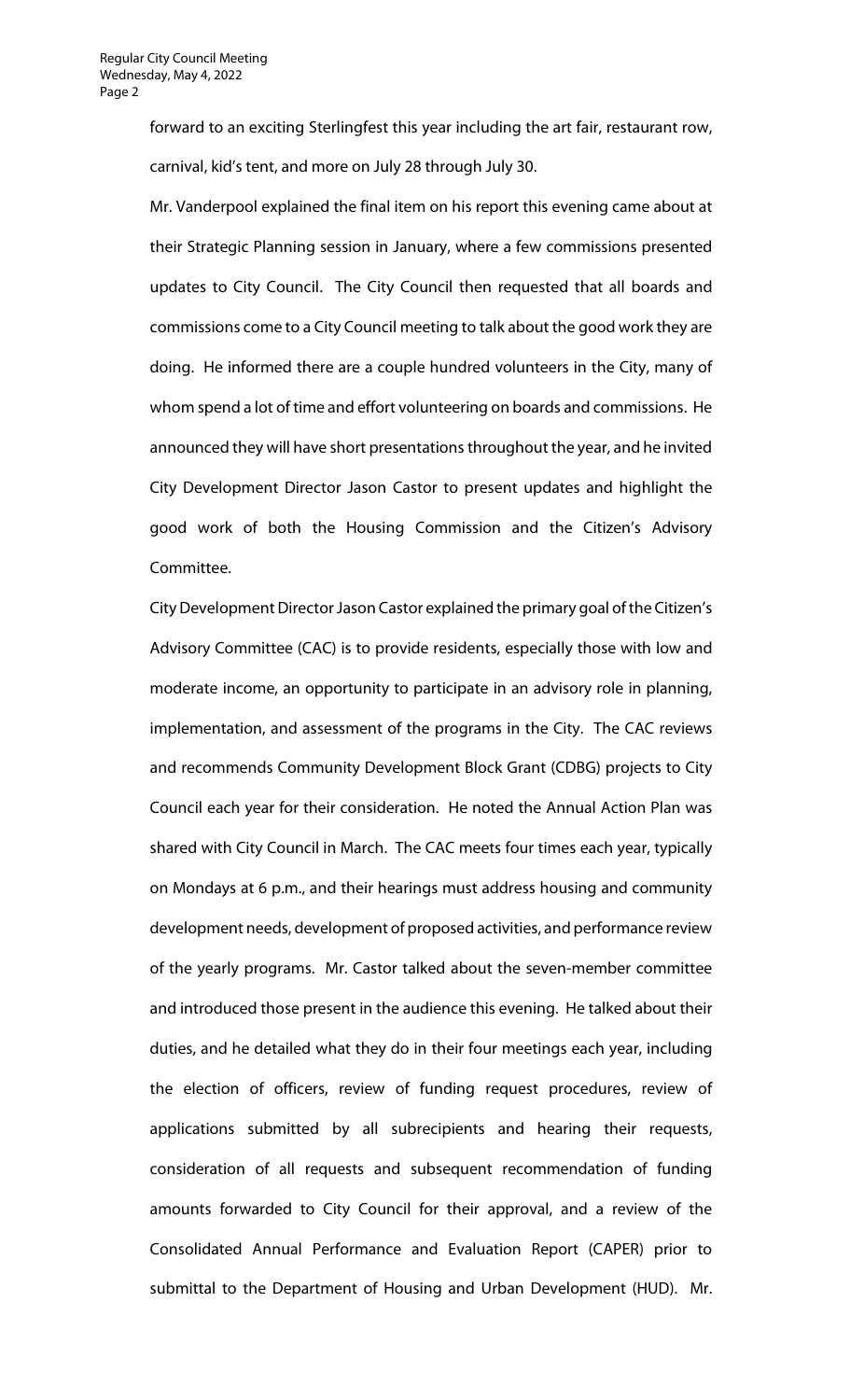Castor explained how the CAC allocates funds and the breakdown of those funds, as well as CDBG eligibility requirements. He showed an excerpt of a letter received from Keith Hernandez, Detroit's HUD Director for the Office of Planning and Community Development, which offered congratulations on their accomplishments over the past year. He mentioned the use of the CDBG Covid Funds used to assist forty-four businesses negatively impacted, and the retainage of 347 jobs, and stressed this was accomplished with most of their meetings being held through Zoom during the pandemic. Mr. Castor showed the amount of funds allocated over the last ten years to three of the most common types, being public services, road reconstruction, and Senior Center projects.

Mr. Castor talked about the Sterling Heights Housing Commission, noting that the mission of the Housing Commission is to provide safe, decent, and sanitary housing conditions for very low-income families, and to manage resources efficiently. The Housing Commission is governed by the federal government and consists of a five-member board of commissioners appointed by City Council and one Executive Director. He introduced the members present in the audience this evening and talked about their experience with the Housing Commission. He advised that meetings are held at Schoenherr Towers on the second Tuesday of every month, and the main role of the Housing Commission is to oversee the management of Schoenherr Towers in the Housing Choice Voucher Program, also known as Section 8 Housing. He explained Schoenherr Towers, located north of 16 Mile Road, east of Schoenherr, is nine stories consisting of 153 units, with rent based on thirty percent of the resident's monthly adjusted gross income, and the average rent is \$243 per month. He stated the facility is one hundred percent occupied, with a waiting list. Those interested must be sixty-two years of age or older, and income must qualify, based on the limits set by HUD. The Fourmidable Group is the management company for Schoenherr Towers, employed by the Housing Commission, and he explained more about the company, the staff they hire, and the services they provide. He added that each contract is presented to and approved by the Housing Commission. He reviewed the amenities provided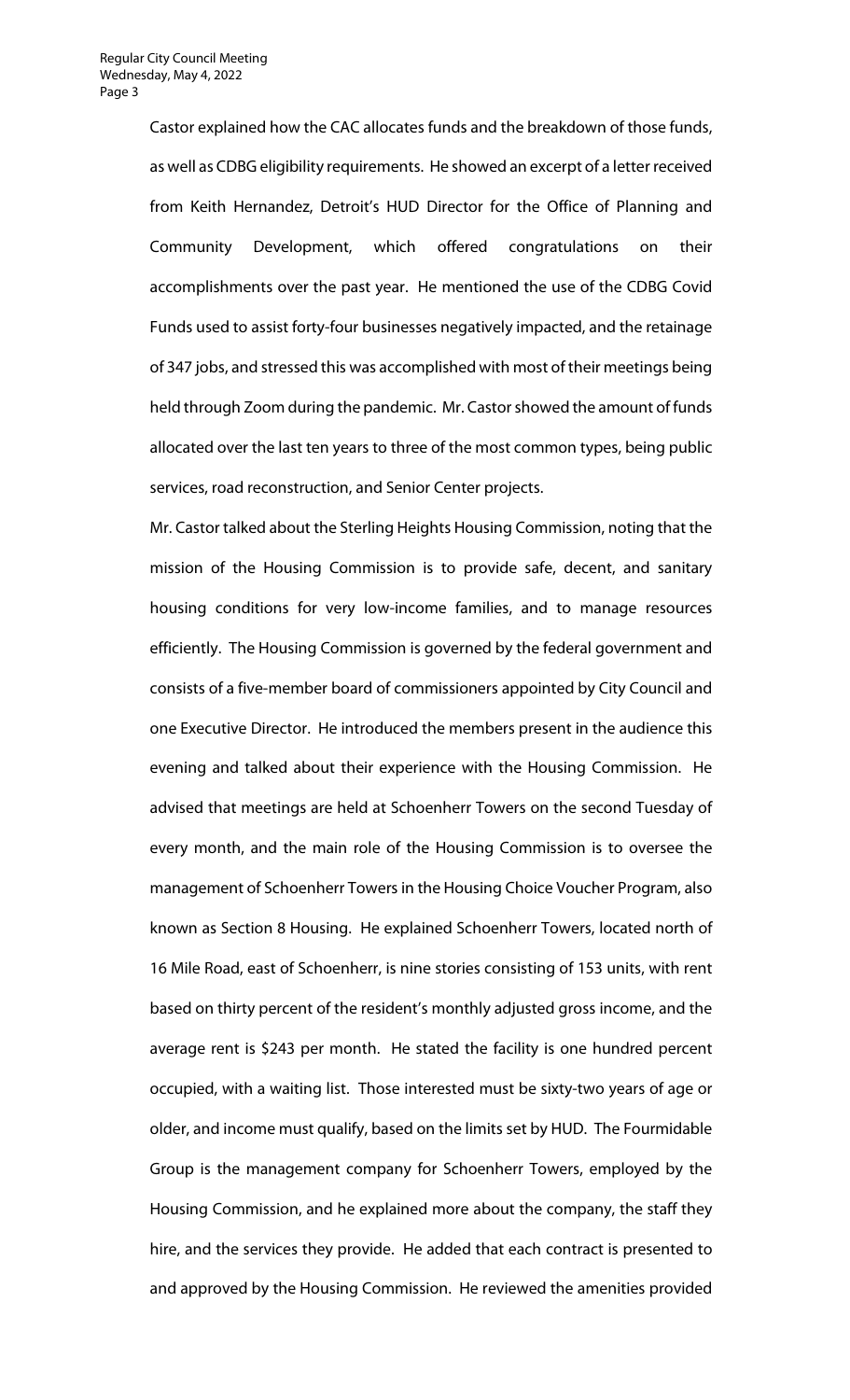to the residents of Schoenherr Towers, and they received funds from HUD to make improvements to the facility, which included the replacement of outdated carpeting and the installation of SMART burners in each unit to prevent kitchen fires. They have also upgraded the landscaping, added outdoor furniture, and added two new laptop computers for the residents to use. He outlined some of the improvements they plan on over the next five years, including replacement of the roof over the community room, replacing some concrete in the parking lot, and creating an additional part-time activity coordinator to assist the resident council in adding new and creative activities for the residents. He explained an assessment provided by the Michigan HUD Field Office, and the Sterling Heights Housing Commission overall Section 8 Management Assistant Program score is at 96 percent and has therefore been designated as a "High Performer". Mr. Castor explained the benefits of this designation. He stated this concludes his presentation.

Mayor Taylor thanked Mr. Castor for these presentations, adding that City Council appreciates the opportunity to receive these updates and recognize the work being done by the City's volunteers. He thanked the board and commission members who are present this evening and watching at home, stressing the City greatly appreciates the work they do to help improve the quality of life for all residents in Sterling Heights.

Mr. Vanderpool thanked Theresa and The Fourmidable Group, adding they spend a lot of time making sure that facility is run in a first-class way, and to receive those high scores from a federal agency is not easy to do.

Mr. Vanderpool explained the next item on his report came from a request from Councilman Yanez in March, where he requested an update on the City's recycling efforts, specifically focusing on the City's facilities. He noted that he shared a comprehensive report with City Council last week, but he highlighted some of their sustainability initiatives centered on recycling. He stated they have recycling at City Hall, Police, Library, District Court, Community Center, Senior Center, Nature Center, and other city locations, and these programs have been in place for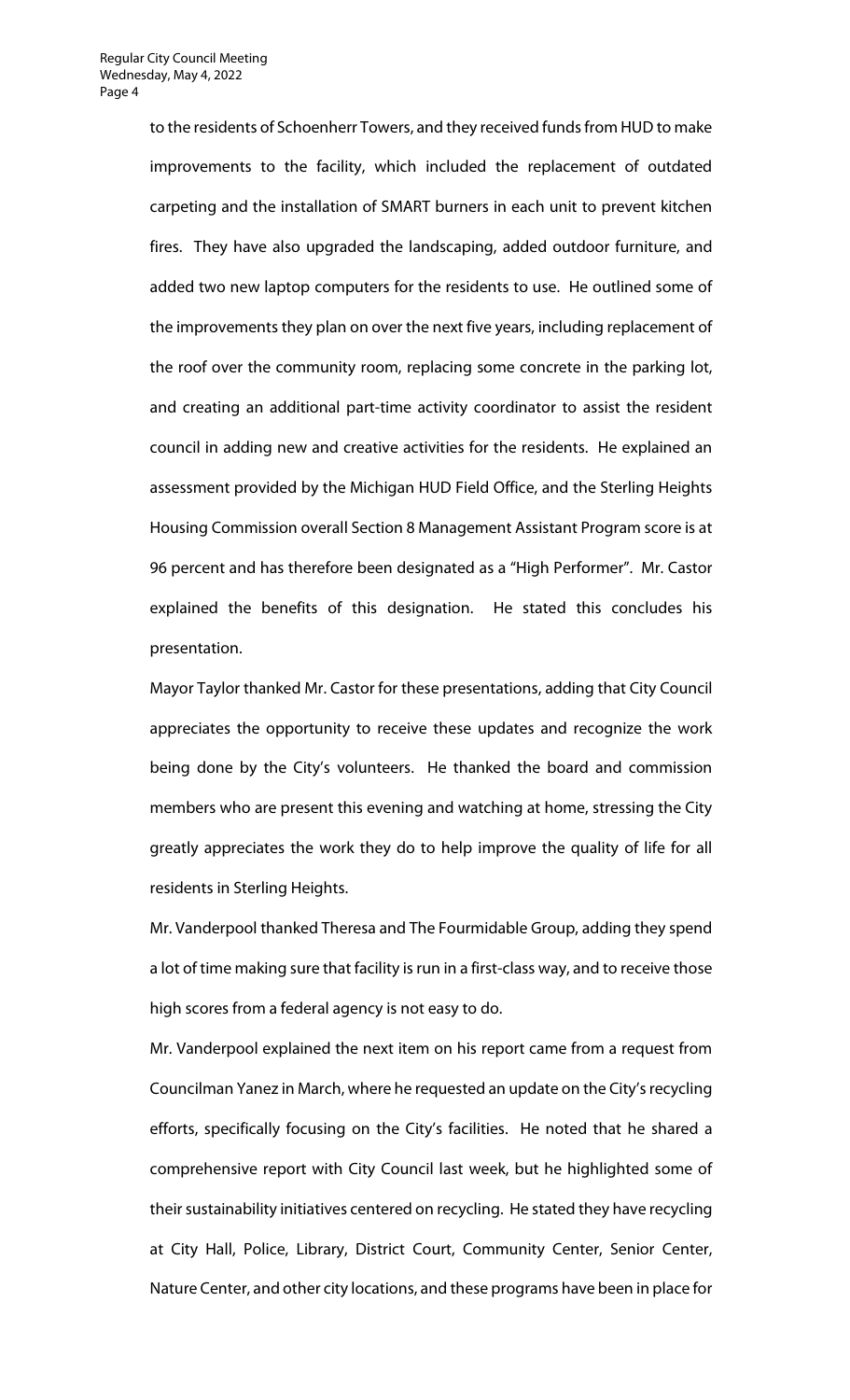a while, although they continue to refine and enhance them. He pointed out they do not have traditional drinking fountains but have replaced them with state-ofthe-art water bottle refill stations to minimize the use of water bottles. They estimated these stations have saved seventy-two thousand 20-ounce bottles from going to landfills, and they have only been in place for about a year. They were able to save a lot of the structure from the old DPW building and reuse that in the framework of the new building. Mr. Vanderpool explained the City's splashpad recycles and treats the water, which is environmentally friendly and the right thing to do in terms of sustainability and cost efficiency. They recycle all toner and printer cartridges from their copy machines and printers. He explained the DPW recycles all its used motor oil, amounting to 1,600 gallons of motor oil each year. Mr. Vanderpool stated the recycling events extend community-wide, including Shred Day, Hazardous Waste Day, Electronic Recycling Day, and Spring Clean-up Days, going on throughout the month of May. They implement recycling at some of their major events, with recycling beverage containers at Music In The Park, Farmer's Market, Cultural Exchange, and food truck events. They are also trying to expand this with some creative ideas in the future. They are looking at eliminating plastic cups at Patios 'N' Pints, as well as more recycling at Sterlingfest. They will be working on establishing better metrics over the next year, identifying broadbased community metrics. They are looking at a Sustainability Grant to better identify with their subscription-based curbside recycling program in residential areas the extent of contamination that may be occurring. They will then be able to develop a more meaningful public education campaign to better explain what can and cannot be recycled. Their current program is subscription-based, and they are looking in the long term at a universal curbside recycling program, which would also eliminate the need to have the last remaining drop-off center in the City, reducing costs and creating greater efficiencies. He noted the City's current contract with GFL expires in 2024, so they will be negotiating this and looking more at it in the next year.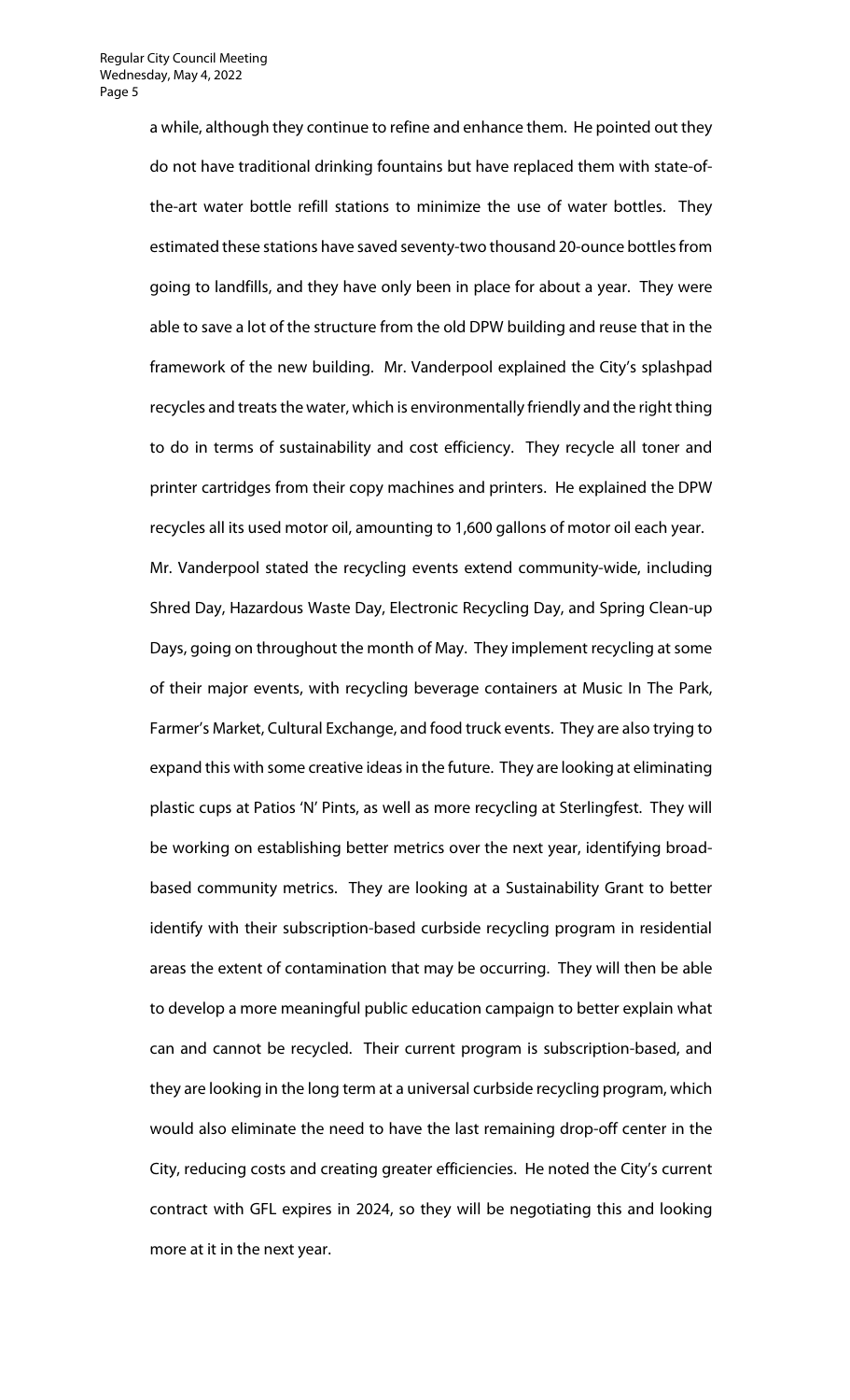Mr. Vanderpool concluded that the Michigan Green Communities, established in 2009 to serve as a statewide sustainability, benchmarking, networking, and technical assistance program, is a collaboration with the Michigan Economic Development Corporation, Michigan Department of Great Lakes and Energy (EGLE), and the Michigan Municipal League (MML). Communities that participate in a challenge can earn ratings of either Bronze, Silver, or Gold, and the City Development Department recently applied through this organization for the City's rating, and he stated the City scored a 73, which is a Silver distinction. He explained they want to get to a Gold distinction and will be working on that in the coming years. He stressed sustainability is important to everything they are doing, and their Sustainability Commission is focused on many of these initiatives. He pointed out the City is spending much more money on trees, extended bike pathways, and non-motorized transportation.

Mr. Vanderpool requested the City Council convene a Closed Session at the conclusion of tonight's agenda for the purpose of discussing strategy in connection with the negotiation of a collective bargaining agreement and to consider the purchase of real property.

#### 6. PRESENTATIONS

A. Mayor Taylor stated this a swearing-in ceremony for new Sterling Heights Police Officers. He invited Police Chief Dale Dwojakowski to give the presentation and conduct the swearing-in.

Police Chief Dale Dwojakowski stated they have three new officers sworn in on Monday, and this brings them to their new full staffing level, which is the remainder of the seven new officers that Sterling Heights is hiring, funded, and paid for by the closing of the jail facility in Sterling Heights and going directly to the Macomb County Sheriff's Department. He stressed they do a lot of recruitment in Sterling Heights with their six-member recruitment team who travels the State of Michigan looking for the best and the brightest, and he added that they have three of them here tonight. All three of these officers made the decision and commitment to leave their agencies and come here to Sterling Heights, noting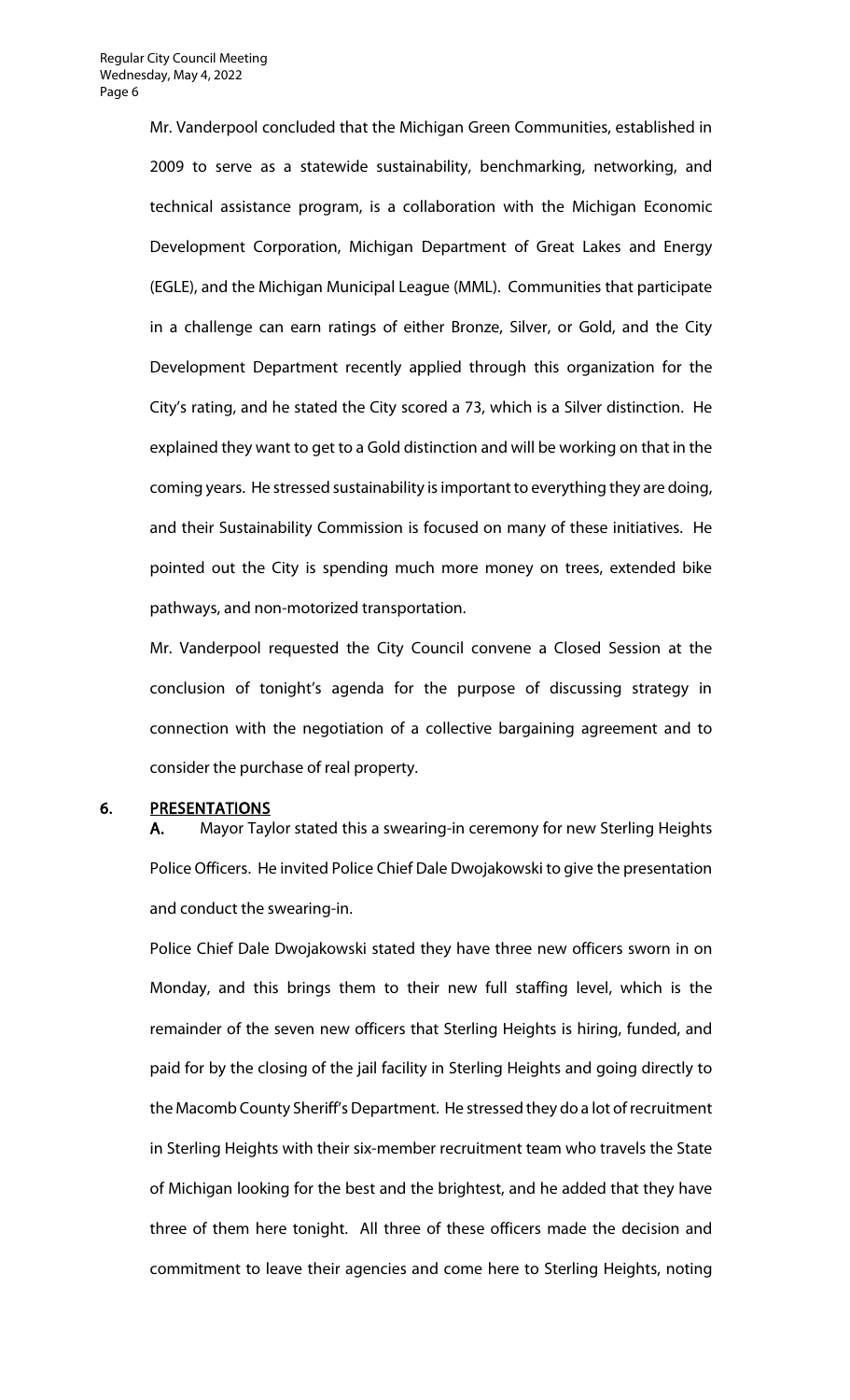that ninety-nine percent of their officers spend twenty-five years here. He stated he is proud they made that decision, and he introduced Natan Bittou, Jillian Booker, and Colton Conley, providing a brief background on each one.

Chief Dwojakowski swore in the three officers, and each of them took an opportunity to thank the City for this opportunity, and to thank their families for their support.

Mayor Pro-Tem Sierawski congratulated and welcomed all the officers, and she addressed Jillian Booker, thanking her for her service as a Marine and her continued service to Sterling Heights. She thanked Natan Bittou and Colton Conley as well, for serving this City, noting the Council is very proud of their City and its officers. She felt closing the jail put the City at an advantage in being able to hire more officers for the road and in places of need. She congratulated the officers' families and thanked them for sharing their family members with the City. Councilman Radtke welcomed all the officers and felt they all made a great decision to come here. He stressed the community supports their police, and they will expect a lot, but he is confident the new officers will perform well. He thanked the Chief for bringing in another great class of officers.

Councilwoman Ziarko welcomed all the new officers to the Sterling Heights family, adding the City prides itself on being a family-oriented community. She thanked the Chief for bringing the new officers, and she felt this is the best use of their resources. She expressed confidence the residents will see this is well worth the sacrifice of the jail.

Mayor Taylor congratulated and thanked the three new officers and their families. He stated the City has a great reputation and they are very proud of it, so the officers will be representing not only their brothers and sisters in their Police Department, but also the 134,000 residents who reside in Sterling Heights. He thanked them for taking on this incredible responsibility, and he wished them well.

# 7. PUBLIC HEARINGS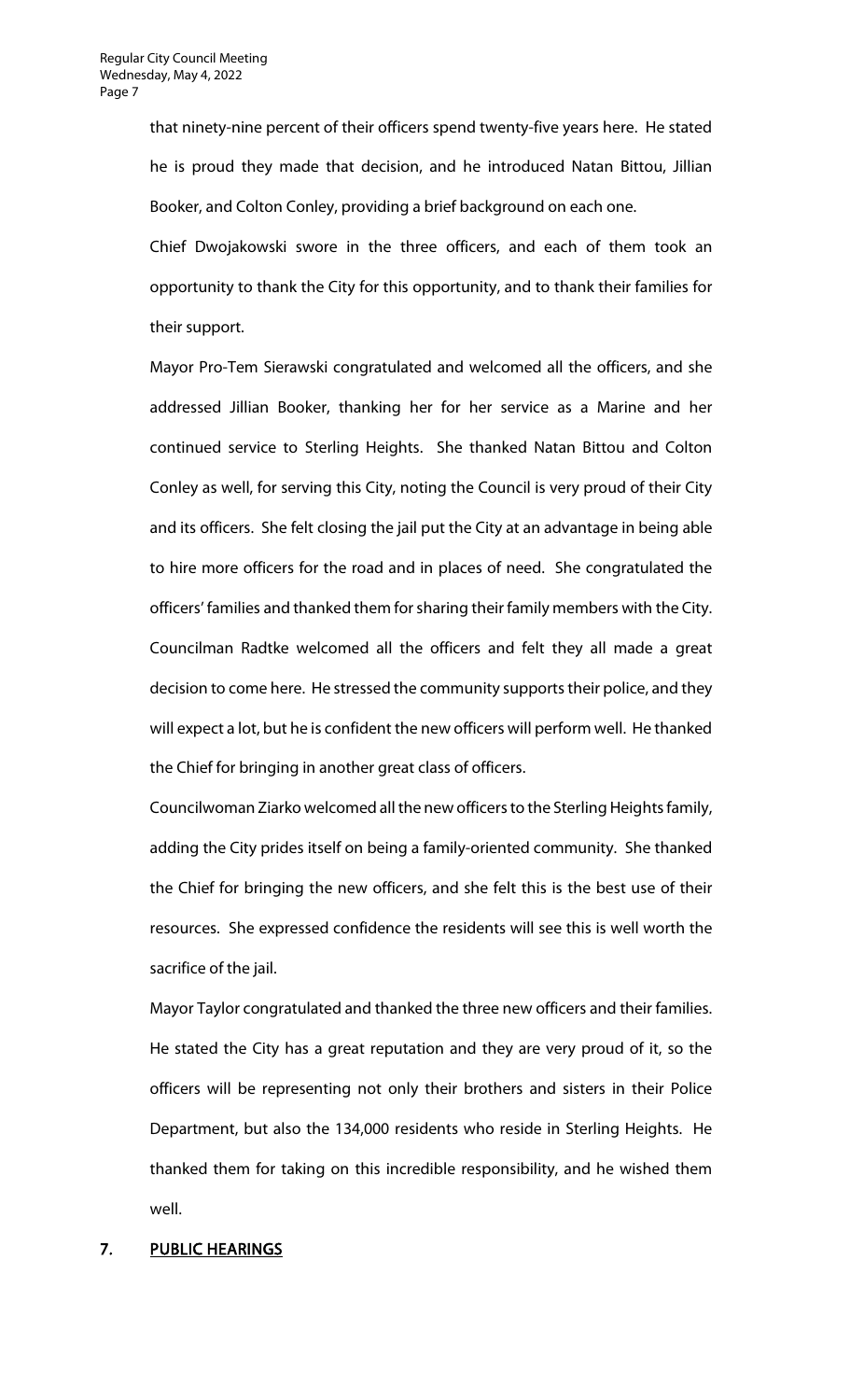A. Mayor Taylor stated this is the 2022 / 23 Budget Public Hearing and Adoption. He invited Finance and Budget Director Jennifer Varney to give the presentation.

Finance and Budget Director Jennifer Varney explained the City Charter requires a formal public hearing be held on the budget before its adoption. She provided an overview of the budget highlights they have discussed, noting the proposed budget was submitted to City Council on March 31, and since that time, the budget has been available for public inspection on the City's website, the City Clerk's office, and the public library. The Appropriations Ordinance was introduced at the April 12 City Council meeting. She explained the proposed City Budget totals \$251.6 million, and she showed the breakdown between the five major funds. The total budget increased \$8.3 million, or 3.4 percent, over last year, with the bulk of the increase due to the funds budgeted for additional road construction and tree planting using American Rescue Plan Act (ARPA) funds, and there is increased investment in the Water and Sewer Fund and the General Fund. She explained there is decreased spending in the facilities improvement fund, capital projects, primarily related to the DPW building spending that was in the current year, reduced contributions to pension and retiree medical funds, and reduced street lighting costs. The General Fund budget totals \$117.2 million, which is an increase of \$3.4 million, or 3 percent, over the last year, with the main cost increases in personnel primarily due to contractual wage increases, replacement vehicle cost increases, increase in major road investment, and other inflationary increases in supplies, fuel, and contractual services. Decreases were seen in pension and Other Post-Employment Benefits (OPEB) contributions, and street lighting.

Ms. Varney stated the budget as presented tonight has no changes from the budget introduced at the April 12 meeting, and she noted it has been more than ten years since there has been no amendments to the budget. She stated the expected General Fund Revenues exceed proposed General Fund Expenditures by about \$300,000, resulting in an addition to Fund Balance. She added they have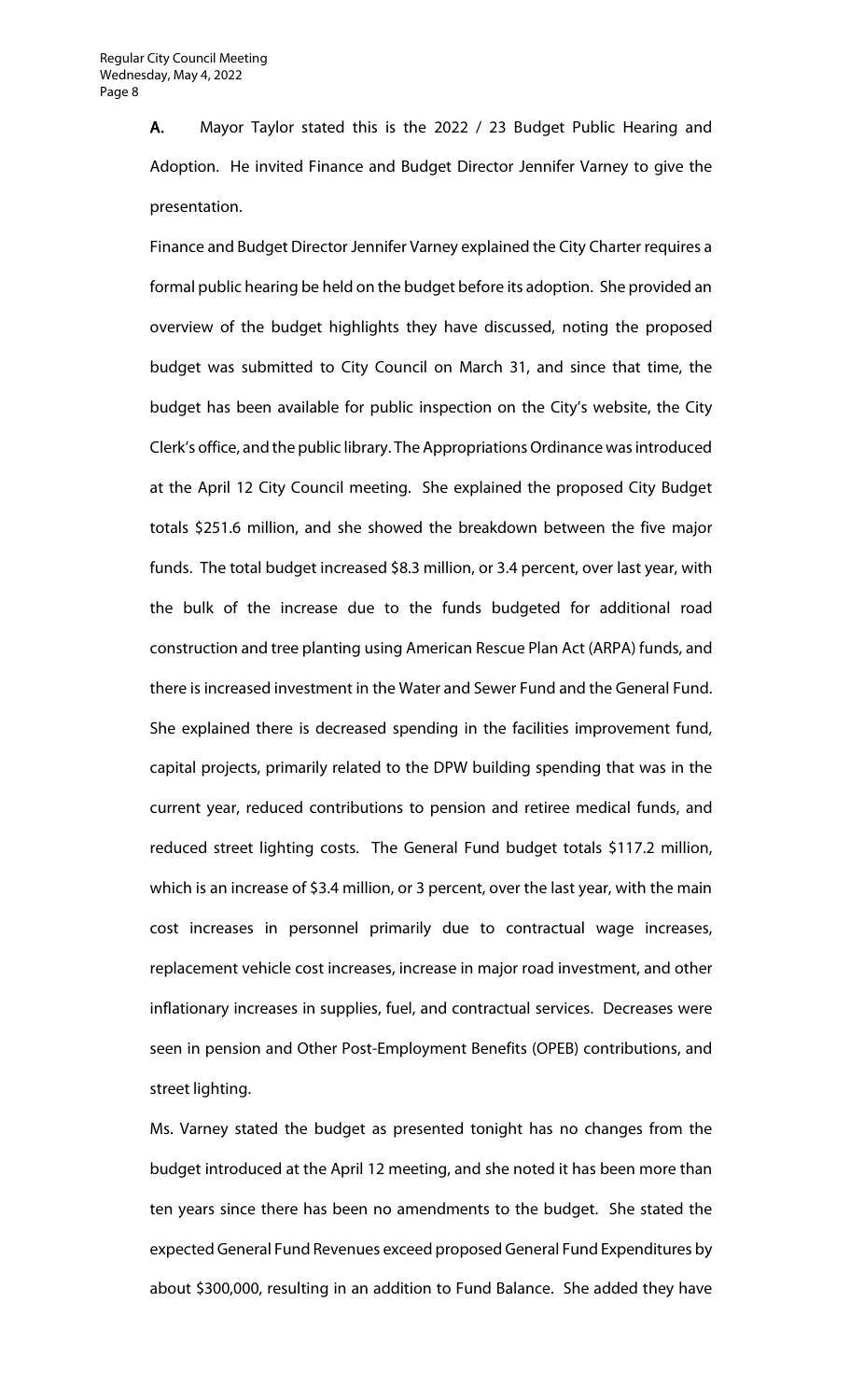increased Fund Balance every year since the Great Recession, and the General Fund Balance is just under \$34 million, or 29 percent of expenditures, which is a very healthy level that should allow the City to continue to invest in city services, infrastructure, and maintain the low tax rate.

Ms. Varney stated the proposed City millage rate for the 2022 tax year is 16.38 mills, which is a decrease of about 0.29 mills from the current rate. The annual city taxes for an average home are just over \$1,400, or \$117 per month, which is an increase of approximately \$5 per month. She showed a slide comparing the City's tax rate to other comparable communities, and Sterling Heights continues to be one of the lowest in Macomb County.

Ms. Varney summarized that the 2022/2023 budget preserves the City's solid financial position, reduces the city tax rate, preserves low water and sewer rates, includes over \$37 million investment for road improvements, includes funding for a Deputy Police Chief and additional part-time inspectors, fully funds all long-term liabilities, funds a new fire pumper and replacement ambulance chassis, seventeen police vehicles and other public safety equipment, funds technology improvements and diversity, equity, and inclusion training, and funds additional Parks and Recreation and library programming.

Ms. Varney explained the Appropriations Ordinance is the legislative vehicle that allows for the expenditure of funds throughout the City and reflects the City Council's plans for expenditures and revenues, and it sets the total property tax millage rate at 16.38 to fund those expenditures. She informed the Appropriations Ordinance was introduced at the April 12 City Council meeting, and the Ordinance in front of them includes no amendments from the original proposal. She stated they are respectfully requesting approval of the proposed budget.

Mayor Taylor opened the public hearing and asked if anyone in the audience would like to speak.

• Nathan Inks – commented on FLOCK camera system in the budget; felt it is overall a net positive but expressed some concerns; noted Michigan's Law Enforcement Information Network (LEIN) has state and federal laws that criminalize abuse of the system, FLOCK does not have that oversight;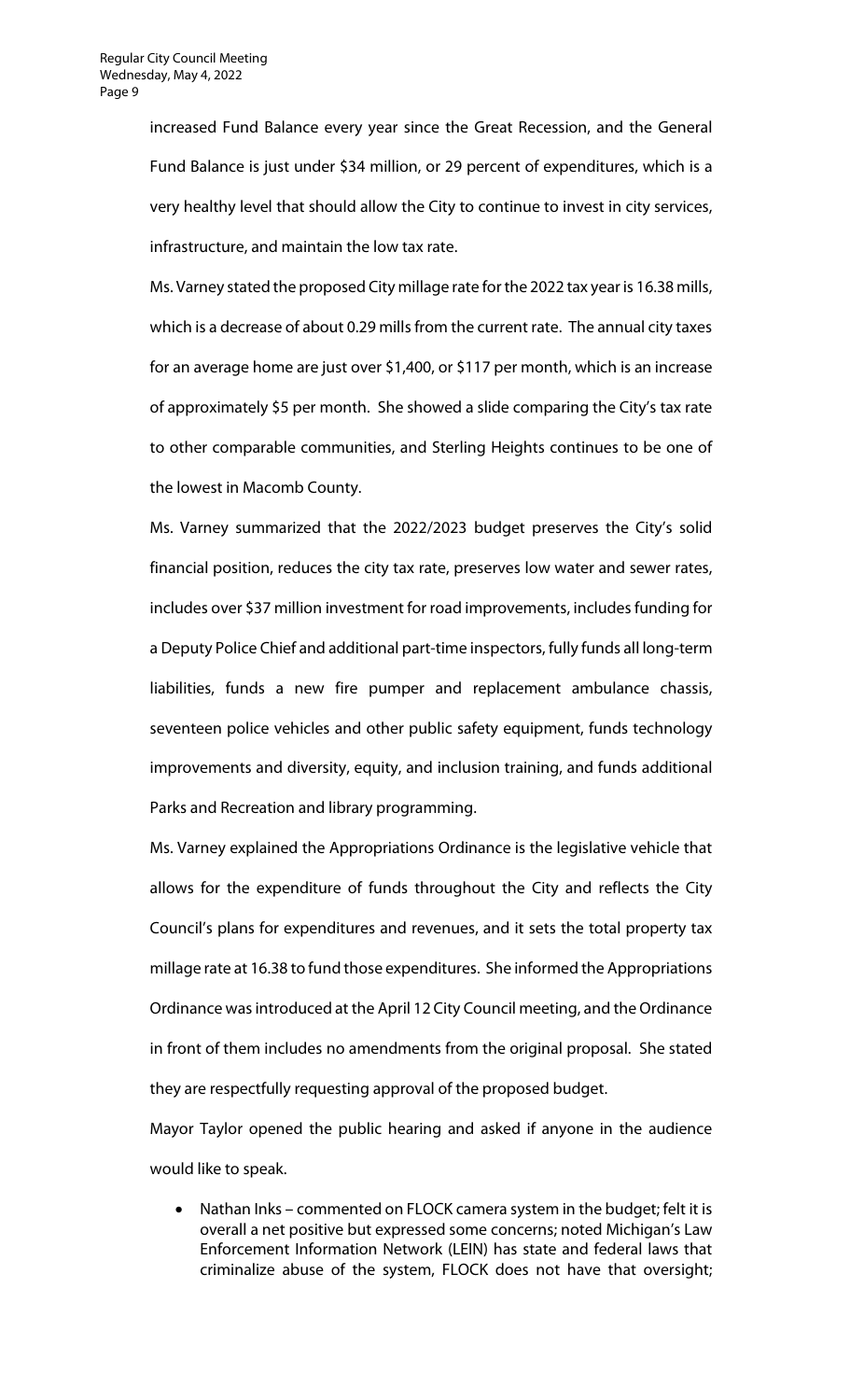suggested adopting an ordinance criminalizing abuse of FLOCK if the City proceeds with it.

Ben Orjada – concerned about lowering the tax rate; many projects have ongoing maintenance and this lowering of the tax rate may set them up for unnecessary political turbulence when the rate must be raised.

Mayor Taylor closed the public hearing.

Moved by Sierawski, seconded by Ziarko, BE IT ORDAINED, to adopt the Annual Appropriations Ordinance for the 2022/23 fiscal year with the following property tax millage rates: 9.4940 mills for Operations, 0.9468 mills for Refuse Collection, 2.5189 mills for Police & Fire Pension, 2.3850 mills for Safe Streets, 0.9257 mills for ReCreating Recreation, 0.1096 mills for Public Improvements (Proposal F), for a total property tax levy of 16.38 mills.

Mayor Taylor noted that Mayor Pro-Tem Sierawski had indicated in her motion

"0.925 mills for ReCreating Recreation," and he inquired as to whether it was her

intent for that amount to be "0.9257 mills."

Mayor Pro-Tem Sierawski confirmed the "0.9257 mills" was her intent.

Councilwoman Ziarko stated she is glad they had no amendments. She addressed Mr. Orjada's question about lowering the tax rate, and she explained they have always had the feeling they are not going to take taxpayer's money unless they need it and know where it is going. She noted this is the first time in a long time that they were able to reduce the rate, but it means something to let people know that the City only wants the taxpayers' money when it is needed.

Councilman Yanez apologized for missing the last meeting, but it was unavoidable. He watched the video of the meeting, and he appreciated the discussion, especially about the FLOCK cameras. He stated he had the same concerns expressed by Mr. Inks. He appreciated the amount of time and effort the staff put into the budget, and he commended them for the excellent work they did. He stated he is in full support of this budget.

Councilman Radtke stated he will vote in favor of this budget, but he emphasized that he is still completely opposed to the FLOCK camera system. He has a lot of questions that have not been answered, and he commented that if they approve it, they need to limit the amount of time they keep the data, reducing it to seven days rather than the thirty days as discussed. He added that there needs to be strict auditing requirements, and he agreed with Mr. Inks that the City needs to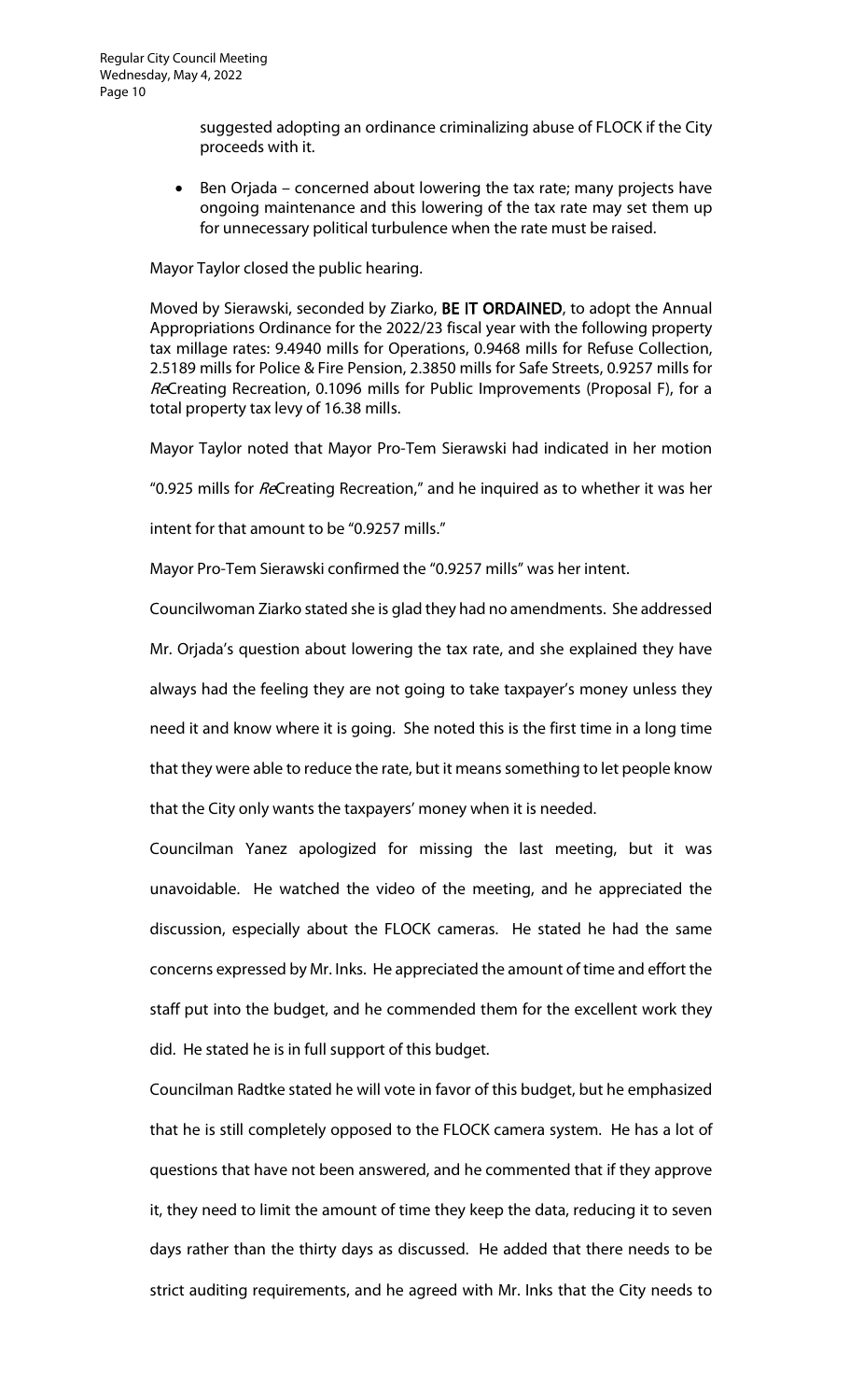have an ordinance in place which criminalizes misuse of the system. He stated that while the FLOCK cameras could be a good tool for the Police Department, they could also be used for a lot of negative things, so he will be voting no on the FLOCK system when it comes before them.

Mayor Taylor thanked Administration and to everyone who put their time and effort into this budget. He commented that it accurately reflects the priorities and policies they want to implement, and he is looking forward to another successful year.

Yes: All. The motion carried.

#### 8. ORDINANCE INTRODUCTIONS

A. Mayor Taylor stated this is to consider introduction of an ordinance amending Chapter 2, Article III, Division 13 of the City Code to reduce the number of members appointed to the Youth Advisory Board and change the timing for annual reporting to the City Council. He invited Community Relations Director Melanie Davis and Youth Advisory Board Liaison Marissa Russo to give the presentation.

Community Relations Director Melanie Davis provided some history of the Youth Advisory Board, which was put together in 2019 and placed within Community Relations for them to oversee. She noted that Marissa Russo had expressed an active interest in working with some of the younger residents and helping them to engage with their local government, so she requested to serve as the liaison to that group. She and Ms. Russo worked closely together for the first six months after the group was formed, at which time Ms. Russo stepped in as the liaison, working independently since that time to nurture the group and continue to help them advance their mission. Her experience with the group over the last three years has also demonstrated the need for making some minor amendments to the City Code that they believe will improve the effectiveness and efficiency of the Youth Advisory Board. She invited Ms. Russo to share additional information about her experience over the past several years and the changes they are requesting this evening.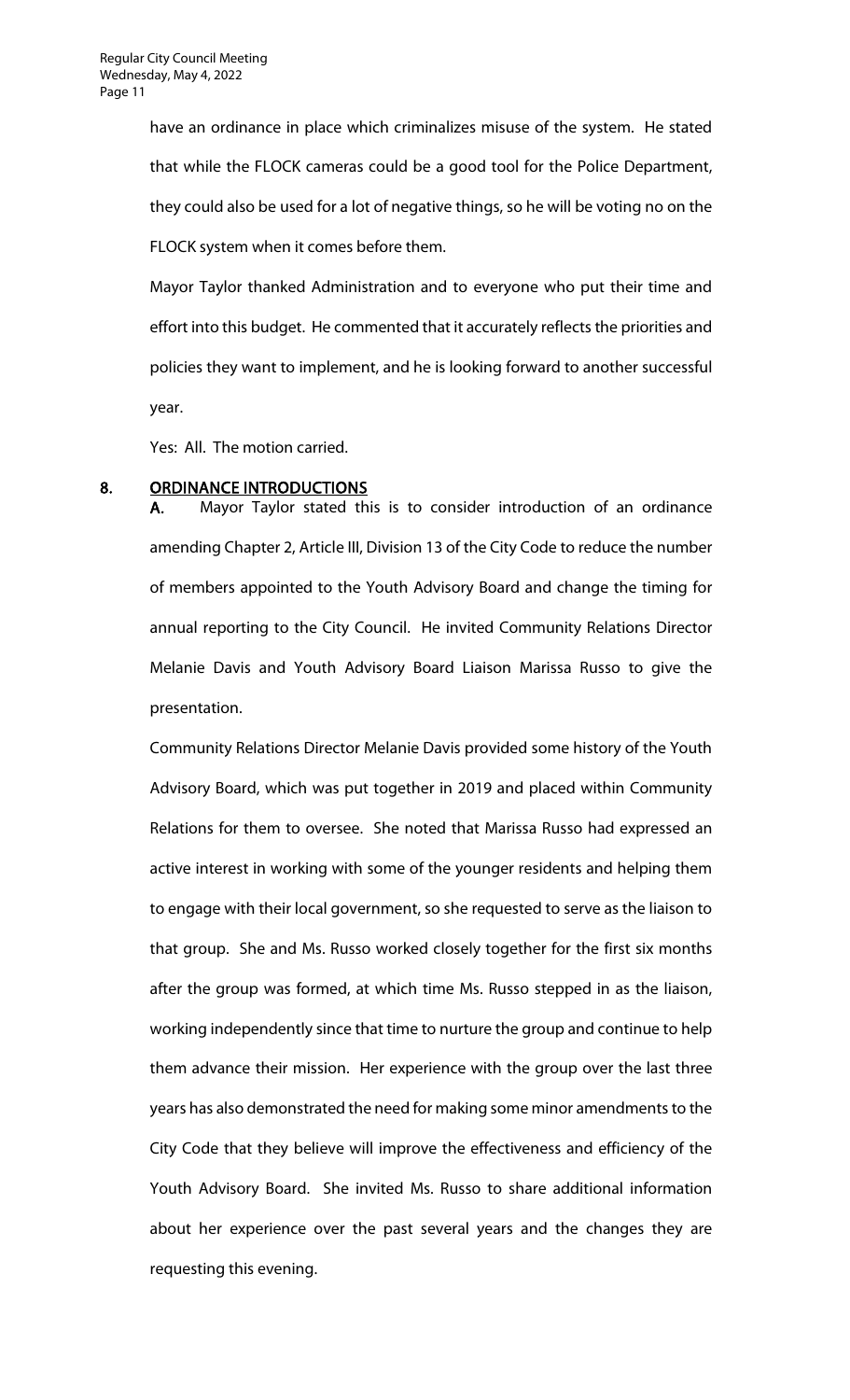Youth Advisory Board Liaison Marissa Russo explained that the Youth Advisory Board is comprised of twenty high school students whose mission is to be the voice of the City's younger residents. She is coming here today as the liaison to request some changes to the ordinance. They are requesting that the number of appointed members be reduced from twenty to thirteen. They are also requesting that the required annual presentation to City Council be allowed to happen at any point during the year.

Ms. Russo explained that since the inception of their board, they have maintained twenty appointed members; however, she has noticed this number limits the student's ability to create necessary relationships that form a team environment that will enable them to meet their goals. She had a consistent number of thirteen members at their meetings, but she never had twenty members present. She believes the thirteen students who have chosen to participate have made great strides this past year and have created a solid foundation for their board. She commented that the actively engaged students can make an even bigger impact in the community with a more streamlined board. She explained they have talked with their current board members about limiting the number to thirteen, and the consensus was to change the number to thirteen to allow for a more proactive and productive board moving forward. The current ordinance requires the annual report and presentation to be presented to City Council during June or July; however, the members would like this changed to reflect that it can take place any time during the academic school year, because the summer months are often more difficult for them to make that presentation. She offered to answer questions.

Mayor Taylor opened the floor for public comments, but no one from the audience spoke.

Moved by Ziarko, seconded by Yanez, RESOLVED, to introduce the ordinance amending Chapter 2, Article III, Division 13 of the City Code to reduce the number of members appointed to the Youth Advisory Board and change the timing for annual reporting to the City Council.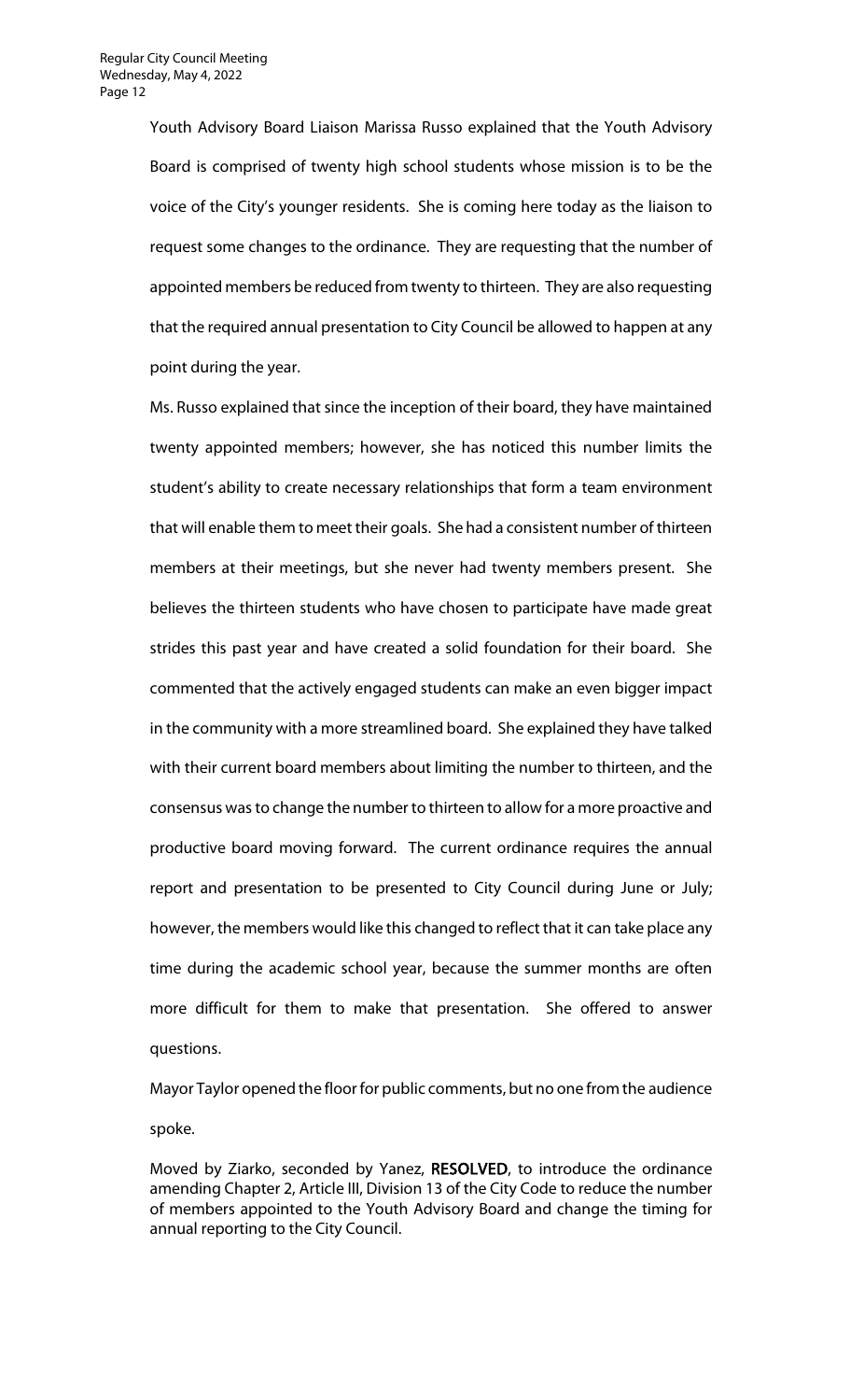Councilwoman Ziarko stated this has been explained well. She recalled when they were forming the board, there was the question of how many members should be on it. They wanted to give anyone who wanted to serve on it the opportunity to do so, but it is difficult to find enough members to fill up to twenty openings. She questioned whether reducing the number from twenty to thirteen will occur because some students are graduating, so they would be leaving the board, rather than the elimination of active members.

Ms. Russo replied they will be losing six of their active members who will be graduating this year, so they will still have positions that need to be filled. She assured they will not have to eliminate or dismiss any members.

Councilwoman Ziarko questioned whether there is a better time of the year to report back to Council.

Ms. Russo stated the Strategic Planning session worked very well for their schedule. It is difficult to schedule it toward the end of the school year because they are finishing with exams and other school activities.

Councilwoman Ziarko commented this shows them they have the opportunity to change things when needed. She felt this is a good idea if it will make the board stronger with fewer people.

Councilman Radtke questioned whether the entire board is reappointed every year, or whether members are appointed once and continue until they graduate.

Ms. Russo replied they are appointed/reappointed every year.

Councilman Radtke agreed with Councilwoman Ziarko that twenty members can be unwieldy. He added if they ever have a situation where someone wants to become very involved, he is confident they can satisfy that person and solve the problem, possibly by appointing alternates at that point. He agreed that thirteen is a good number, and if they are working hard, he is in favor of it.

Mayor Pro-Tem Sierawski commented that the school year starts getting very busy for high school students around the end of March, so she suggested making the report and presentation in March.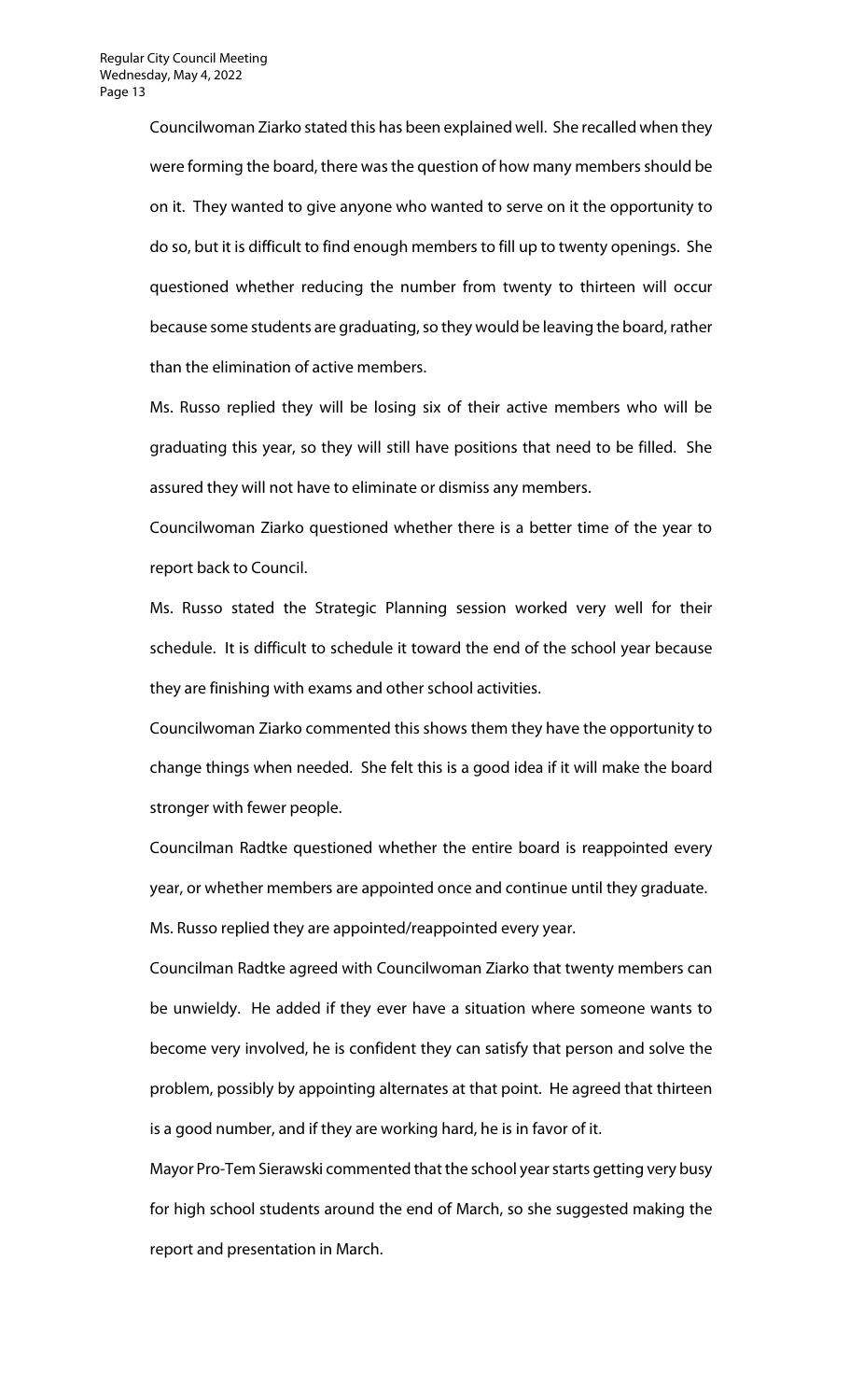Councilwoman Koski questioned how many of the active thirteen members are seniors. She further questioned whether they have representation from all the schools in Sterling Heights.

Ms. Russo replied anyone interested in serving on the Youth Advisory Board is required to be a resident of Sterling Heights; however, there are some students on the Board who attend academic schools outside of the city limits. She does not know if every high school is represented, but she offered to check and get back with her.

Councilwoman Koski recalled when they tried to do this in the past, they tried to have representation from all the high schools in Sterling Heights. She questioned what grades their membership is drawn from.

Ms. Russo replied of the thirteen active members, six are graduating, and there are five or six remaining. She added that about three of them have been serving since they were freshmen, so they have had the experience of serving on a twentymember board. Now they have a core group of thirteen, they can attest that it was not productive with twenty members. Their goal is to recruit from freshman year so they can have the continued membership.

Councilwoman Koski agreed that is the best way to recruit. She would like to see them reach out to the high schools in the area to see if they can draw more members from those schools.

Councilman Yanez questioned what they do to recruit members.

Ms. Russo replied they have reached out in the past to superintendents of school districts, as well as other connections within the different schools. They advertise in the City's magazine, social media, newsletter, and word of mouth from the student members. She added they have an ongoing base of applications, so they know the word is getting out. She noted they are partnering with Parks and Recreation on doing programming and collaborating with their Teen Room.

Councilman Yanez questioned whether there has been anything they have discovered has worked or has not worked over the last three years since they developed this program.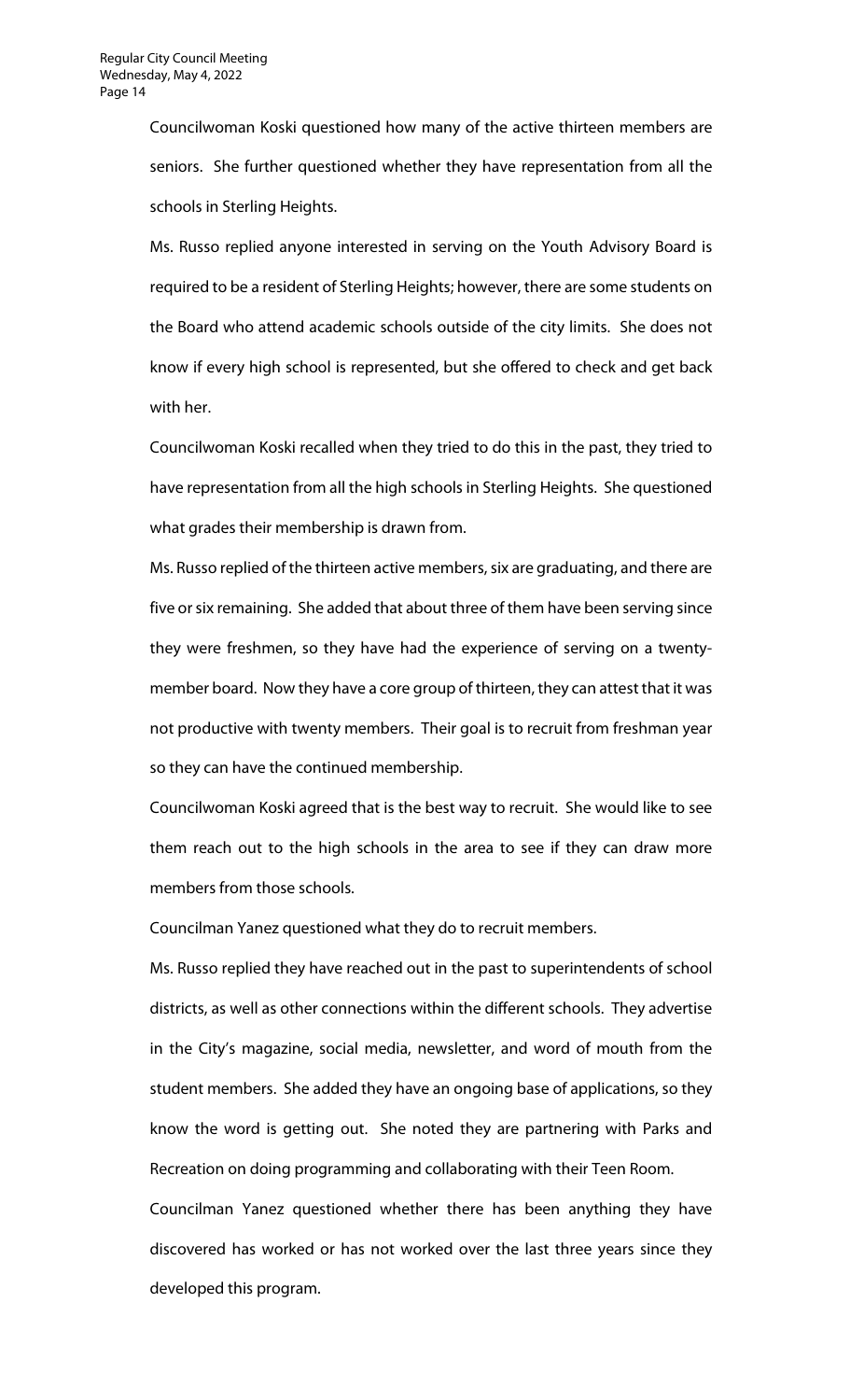Ms. Russo stated that, with having a smaller group this year, she has noticed it works very well, which is why they are requesting that change. They have a "conversational" atmosphere, which has helped, and she has received a lot of input from the members as to the speakers they would like to hear from, and the types of activities they want happening in their community. She wants them to know they are making an impact, so she is making sure she knows where they want their voice to be heard.

Mayor Taylor commended Ms. Russo on doing a great job with this group of young people. He felt the proposed changes are good, and he is happy to see it coming forward. He stressed they value what the board has to offer, and he thanked Ms. Russo for going a great job getting that information out of them.

Yes: All. The motion carried.

#### 9. ORDINANCE ADOPTIONS

A. Mayor Taylor stated this is to consider adoption of ordinances amending Chapter 12, Article V of the City Code to modify definitions and hours of operations for body art facilities and Articles 11, 12, and 31 of Zoning Ordinance No. 278 to allow microblading as a primary or ancillary use in C-1 (Local Convenience Business District) and C-2 (Planning Comparison District) zoning districts. He invited City Attorney Marc Kaszubski to give the presentation.

Mr. Kaszubski stated at the April 19, 2022, regular Council meeting, the City Council unanimously voted to introduce two ordinances that amend the City Code to modify definitions and hours of operations for body art facilities and amend Zoning Ordinance 278 to allow microblading as a primary or ancillary use in C-1 and C-2 zoning districts. He noted that during the City Council deliberations, multiple Council members raised concerns that salons may offer microblading services at different times to accommodate weddings and special events and requested an amendment to the Regulatory Ordinance that would either expand or eliminate the regulation on the hours of operation specific to the microblading uses. In response to the feedback, a proposed amendment to the introduced Regulatory Ordinance was prepared and has been submitted for City Council's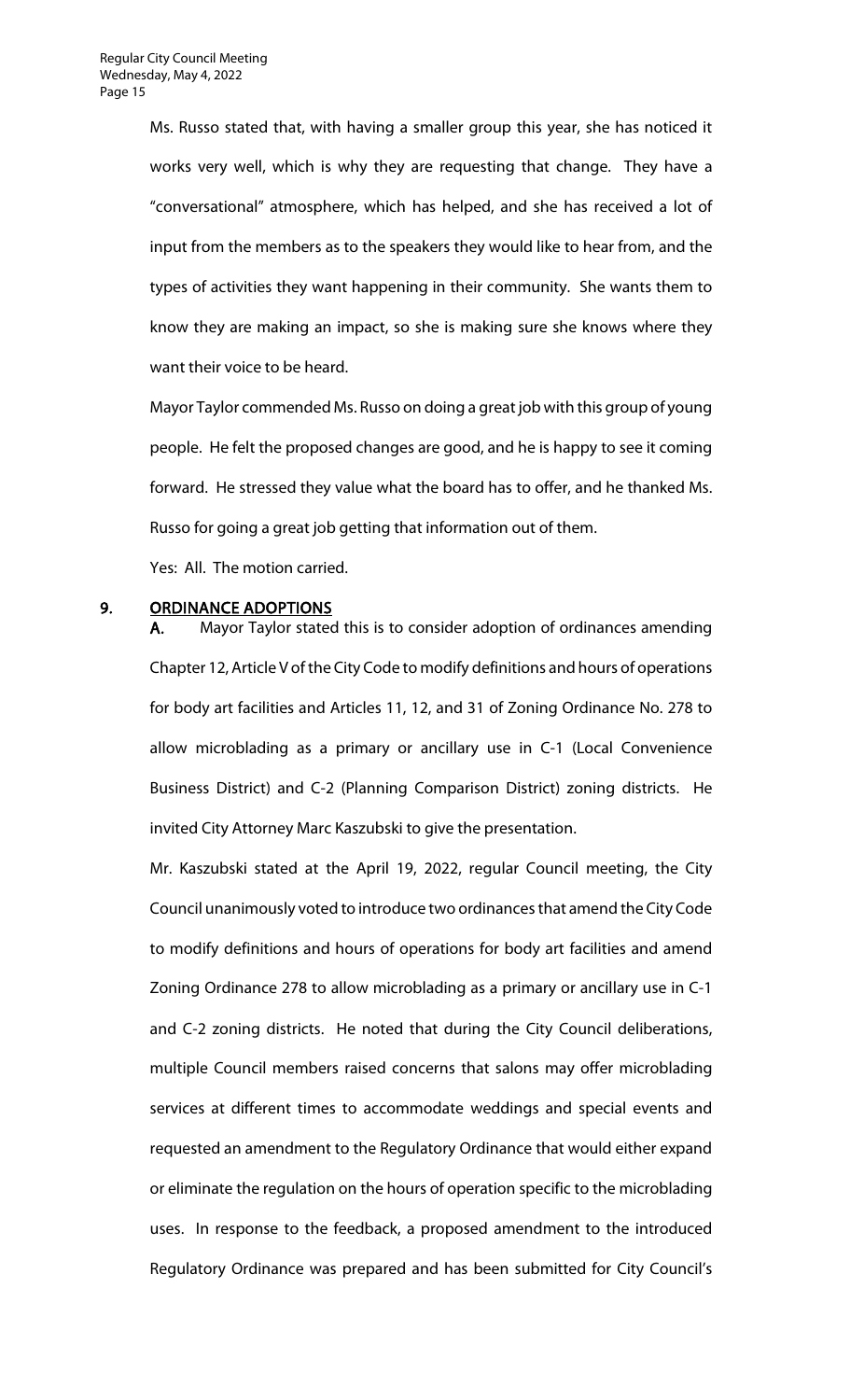consideration. If adopted, the alternative Regulatory Ordinance would allow for

microblading services to be performed within a hair salon, nail salon, or a

microblading-only establishment without any restrictions on hours of operation.

There are no proposed amendments to the ordinance introduced that amends the

Zoning Ordinance 278.

Mayor Taylor opened the floor for public comments.

• Ben Orjada – expressed his support of microblading and he believes there should be no restrictions on the hours; commented that the current ordinance is antiquated in that respect.

Mayor Taylor stated he is in favor of "Alternate Suggested Action No. 1", which

does not place limitations on the hours of operation for microblading services

performed at body art facilities that exclusively perform microblading.

Moved by Radtke, seconded by Sierawski, RESOLVED, to adopt the ordinance amending Chapter 12, Article V of the City Code, as amended, to modify definitions and hours of operations for body art facilities.

Councilman Radtke requested verification that the ordinance he just moved to

approve has no limitations on the hours of operation for microblading services.

Mr. Kaszubski replied that is correct as long as the microblading is done in a salon

setting or a stand-alone microblading entity, but not when it is in a tattoo parlor,

noting they have separate hours of operation that are proposed to be amended

from 9 am to 9 pm.

Councilman Radtke stated he would like to expand it further after talking with

other communities and tattoo facilities within the City and amend it to make the

hours of operation for tattoo parlors from 8 am to 10 pm.

Moved by Radtke, seconded by Taylor, RESOLVED, to amend the previous motion to allow any tattoo facility to be open during the hours of 8:00 am to 10 pm.

Councilman Radtke commented this will make their ordinance in line with those

in other cities and will help facilitate business in their community.

Councilwoman Ziarko emphasized she has no problem with removing the

limitation on the hours of operation for microblading; however, she wants to make

sure that if there are five licenses operating under one roof in a facility, that there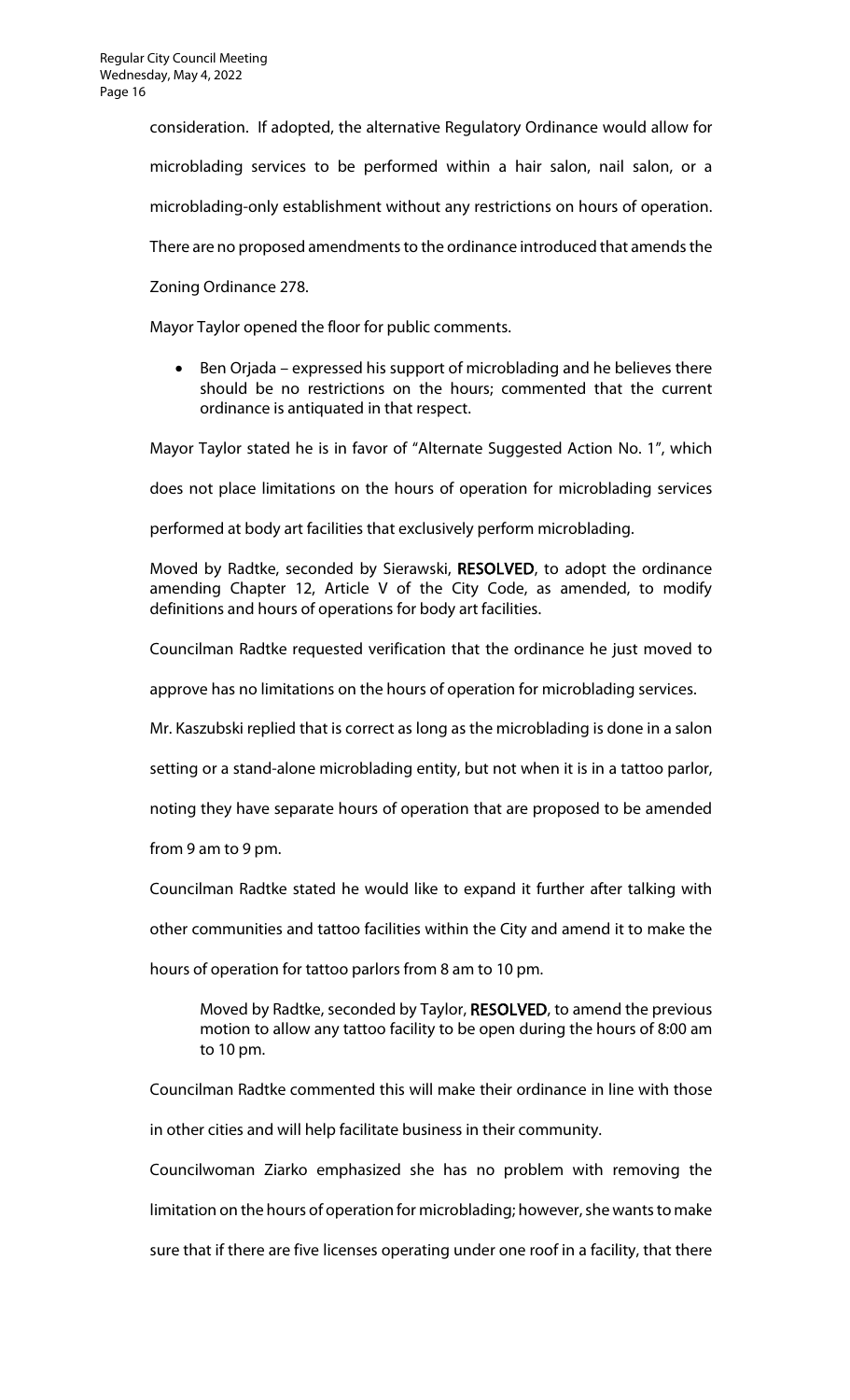is one owner responsible for that facility and that shop license is over all other licenses, so that owner is responsible for overseeing all others.

Mr. Kaszubski replied that if there are five sub-licenses, the owner of the facility is still responsible for who works in their building.

Yes: All (on the motion to amend the motion on the floor).

The motion carried.

Councilman Radtke suggested he would like to see a discussion on the purpose of their tattoo ordinance and the restrictions incumbent upon it at the Strategic Planning session in June. He indicated there are a lot of requirements in place for this type of facility, but he would like to know the reasons. He expressed concern that possibly those types of businesses are being punished for something they have not done.

Mayor Taylor recalled they requested the addition of discussion about changes to the Zoning Ordinance, and he suggested this topic would be appropriate during that discussion, without objection from Council.

There were no objections from Council members to add this to the June 11 Strategic Planning session.

Mayor Taylor thanked Administration for making these changes, and he stated it will help some of the business owners in the community. It will make microblading services more convenient for their residents and customers who live

in other cities and are coming to Sterling Heights for these services.

Yes: All (on original motion with amendment).

The motion carried.

Mayor Taylor stated the next action is to adopt the ordinance amending Articles

11, 12, and 31 of Zoning Ordinance No. 278.

Moved by Radtke, seconded by Sierawski, RESOLVED, to adopt the ordinance amending Articles 11, 12, and 31 of Zoning Ordinance No. 278 to allow microblading as a primary or ancillary use in C-1 (Local Convenience Business District) and C-2 (Planned Comparison District) zoning districts.

Yes: All. The motion carried.

# 10. CONSENT AGENDA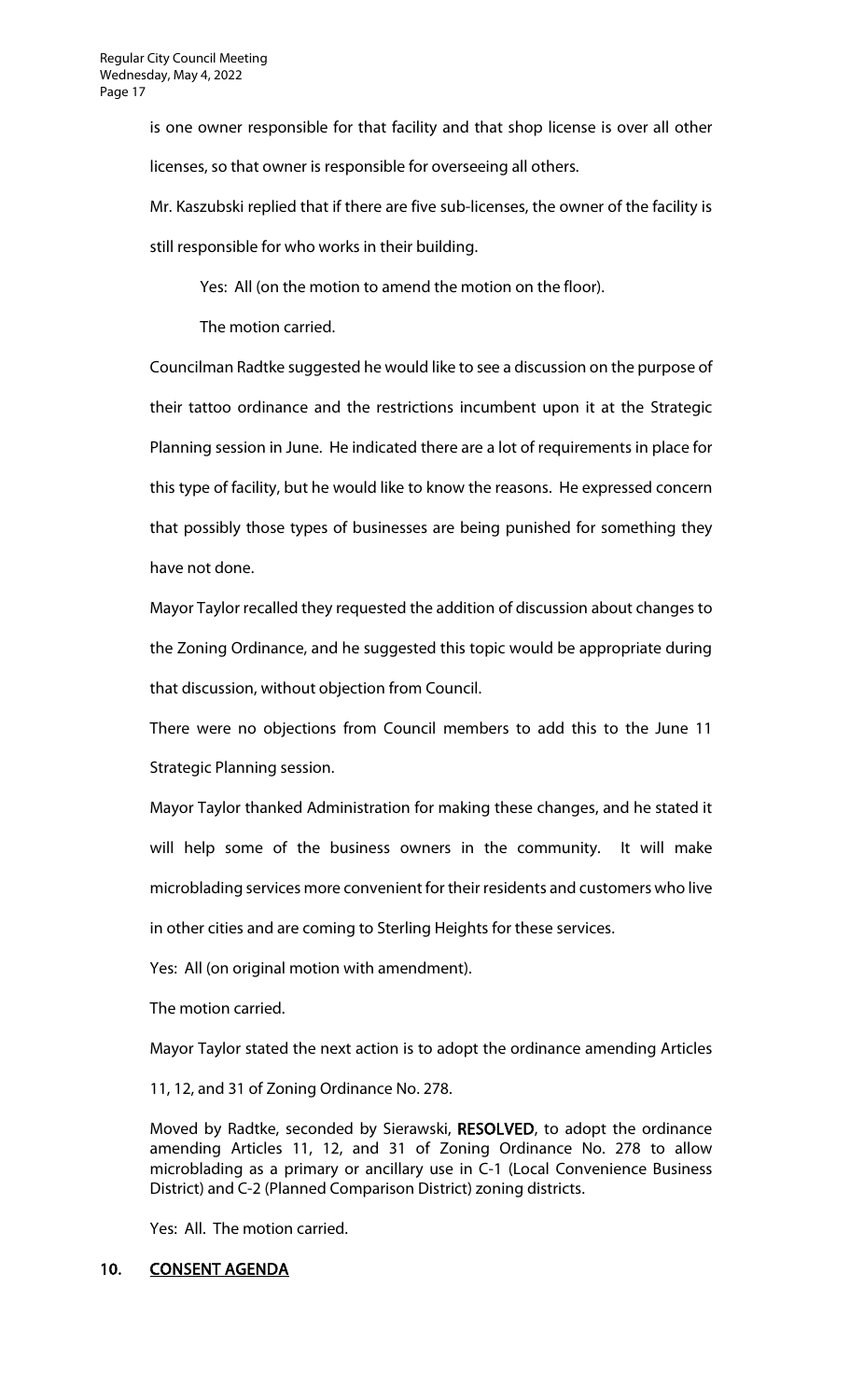Mayor Taylor stated this item is consideration of the Consent Agenda. He opened

the floor for public comments, but no one spoke.

Moved by Koski, seconded by Ziarko, RESOLVED, to approve the Consent Agenda as presented:

- A. To approve the minutes of the Regular Meeting of April 12, 2022.
- B. To approve the minutes of the Regular Meeting of April 19, 2022
- C. To approve payment of the bills as presented: General Fund \$722,356.74, Water & Sewer Fund - \$3,921,456.77, Other Funds - \$15,247,872.96, Total Checks - \$19,891,686.47.

# D. RESOLVED:

- (1) To accept the proposal Wade Trim Associates, Inc., 500 Griswold Street, Suite 2500, Detroit, MI 48226, for professional consulting services in support of the development of a Medical and Adult Use Marijuana Research Study and authorize the City Manager to sign all required documents on behalf of the City; and,
- (2) Authorize a budget amendment for \$13,100 from General Fund reserves.
- E. RESOLVED, to accept the proposal by American Fireworks Company, 7041 Darrow Road, Hudson, OH 44236, for a fireworks display on July 28<sup>th</sup>, 2022, at the Sterlingfest Art & Music Fair at a cost of \$15,000 and authorize the City Manager to sign the contract on behalf of the City.

# F. RESOLVED, to:

- (1) Accept the proposal by WSP Michigan, Inc. for a traffic and pedestrian safety study of Dodge Park Road at Adlai Stevenson High School, Dodge Park Road and Utica Road roundabout, and Clinton River Road at Henry Ford II High School;
- (2) Authorize the City Manager to sign it on behalf of the City of Sterling Heights; and,
- (3) Authorize a budget amendment in the amount of \$26,408 from Major Road Fund reserves to fund the entire cost of the study, a portion which will be reimbursed by Utica Community Schools.
- G. RESOLVED, to waive the competitive bidding requirement in accordance with City Code Section 2-217(A)(9)(b) and purchase transportation and travel accommodation services associated with Parks and Recreation Senior Trips from Bianco Travel & Tours, Inc., 12555 Universal Dr., Taylor, MI 48180 and Carr's Motorcoach, LLC, 9370 Livernois, Detroit, MI 48204, for the period May 5, 2022 through May 4, 2024.
- H. RESOLVED, to waive the competitive bidding requirement in accordance with City Code Section 2-217(A)(9)(b) and approve the purchase of dance costumes associated with Parks and Recreation Department's annual dance recital from Revolution Dancewear, LLC, 6100 W. Howard St., Niles, IL 60714; Weissman Costumes, 6750 Manchester Ave., Saint Louis, MO 63139; and Costume Gallery, 925 Canal St., Building 3, Floor 7, Bristol, PA 19007, for the period May 5, 2022 through May 4, 2024.
- I. RESOLVED, to purchase one (1) Roland TrueVIS SG2 64" large format inkjet printer/cutter from Wensco Sign Supply, 23889 Freeway Park Drive, Farmington Hills, MI 48335, at a total cost of \$19,615, and to authorize a budget amendment for the purchase price using Capital Fund reserves.
- J. RESOLVED, to approve the purchase of subscription services for the 41A District Court law library from Thompson Reuters / West Publishing Corporation, 610 Opperman Drive, Egan, MN 55123-1396, in the estimated amount of \$13,700.
- K. RESOLVED, to waive the competitive bidding requirement in accordance with City Code §2-217(A)(9)(b) and approve the contract between the City of Sterling Heights and Galui Construction Co., 33805 Harper Avenue, Clinton Township, MI 48035, for the 2022 Concrete Sectional Replacement Program, City Project #22-391, Riverland Drive Pedestrian Crossing Signals,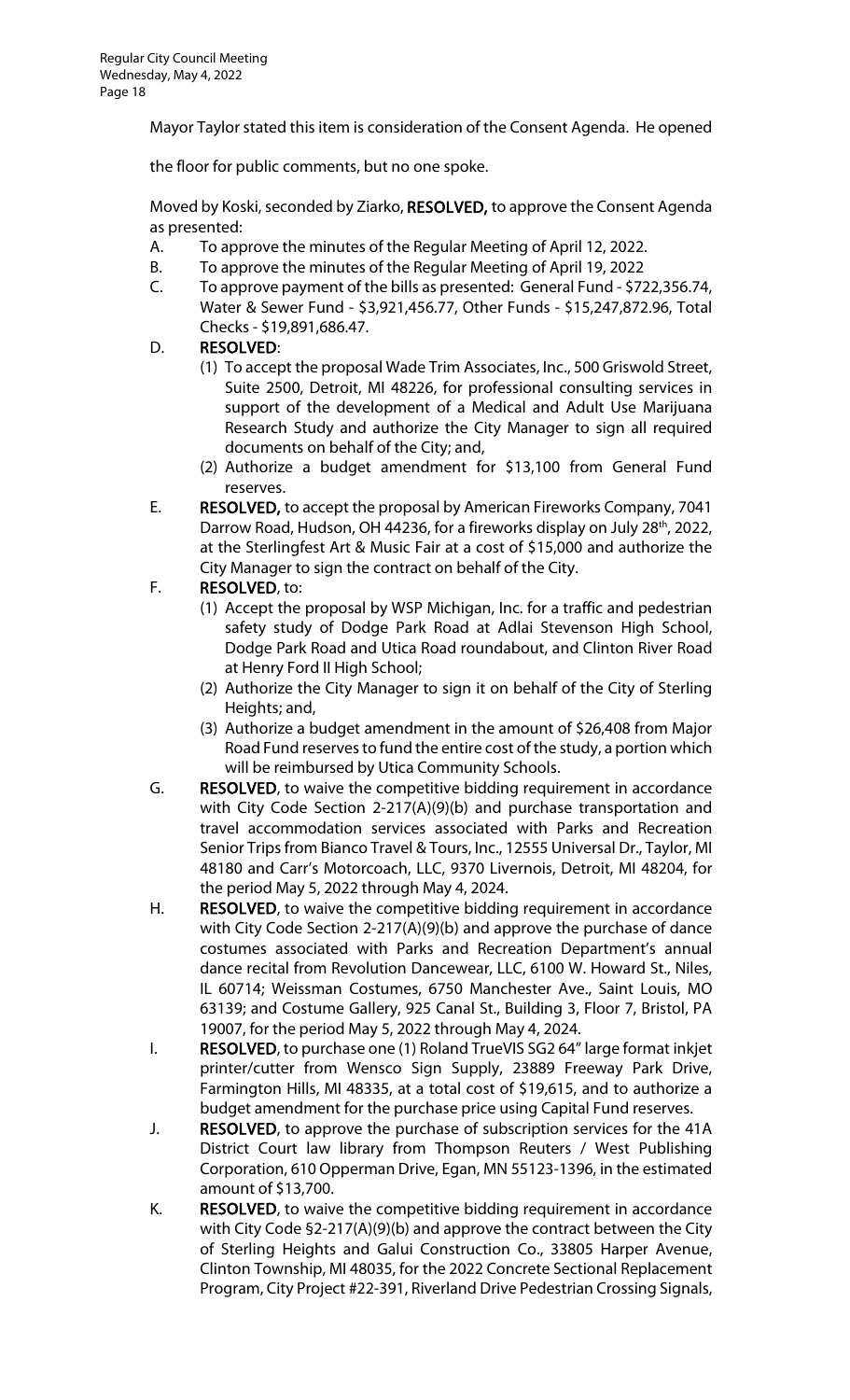Malibu Drive Reconstruction, City Project #22-394, Orban Drive Reconstruction, City Project #22-387, and Fire Station #4 Parking Lot Improvements, City Project #22-386, at a cumulative cost of \$2,028,104 and authorize the Mayor and City Clerk to sign all documentation required in conjunction with this approval.

L. RESOLVED, to schedule a special meeting of the City Council for a strategic planning session at the Sterling Heights Community Center, 40250 Dodge Park Road, on Saturday, June 11, 2022, at 9:00 a.m., and direct the City Clerk to post the appropriate notices in accordance with Michigan's Open Meetings Act.

Yes: All. The motion carried.

# 11. CONSIDERATION

A. Mayor Taylor stated this is to consider a request by StoryTime Guild, Inc.,

for recognition as a local nonprofit organization for the purpose of obtaining a State of Michigan charitable gaming license.

Laura Dutton, one of the members of StoryTime Guild, explained their organization was founded in 1973 under a slightly different name. They were under the umbrella of the Community House in Birmingham. During Covid, they had the opportunity to separate and become their own entity. They filed to become a 501(c)(3) organization, and their address is in Sterling Heights. They have been known as StoryTime Guild for the last two years, and they are seeking this approval to acquire a raffle license. She explained their groups mission is to encourage the love of reading and story telling for underserved schools. She further explained during normal times they go into the schools to read and tell stories to the students, and they raise funds so they can donate books to those schools. They have not been doing this during Covid, but they are confident they can start back to normal next school year.

Another member (unidentified) of StoryTime Guild explained they serve the schools in Sterling Heights and donate thousands of dollars' worth of books. She added that their membership is comprised of a lot of retired teachers and librarians, and their treasurer is a former banker.

Ms. Dutton stated their membership is about one hundred, and they had about fifty active readers.

Mayor Taylor opened the floor for public comments.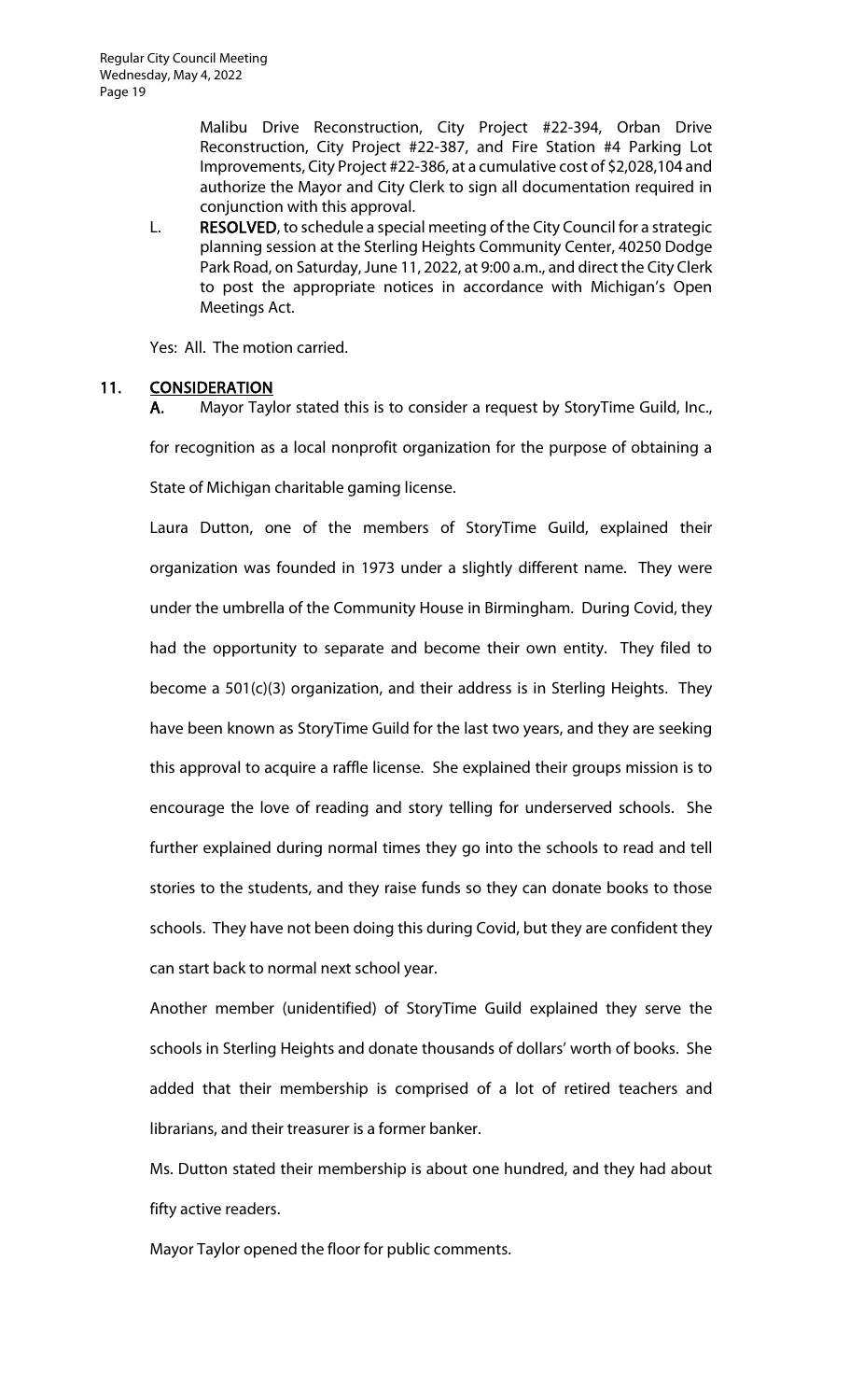• Ben Orjada – stated he is happy they are still in operation, noting they have spoken at the schools of some of his family members; encouraged the Council to honor this request.

Moved by Ziarko, seconded by Sierawski, RESOLVED, that the request from StoryTime Guild, Inc., asking that they be recognized as a local nonprofit organization for the purpose of obtaining a State of Michigan charitable gaming license be considered for approval; provided, however, that this action is not an endorsement of the organization, and the City of Sterling Heights should not be listed on any promotional materials associated with their charitable gaming activities.

Councilwoman Ziarko stated she and her daughter are avid readers, and she believes that if you learn to read, you can learn everything else. She supports what this organization does, and she is grateful they have so many volunteers. She wished them success on their raffle and encouraged them to let Council know when they are holding the raffle so they can buy tickets. She stressed their services are making a difference.

Mayor Pro-Tem Sierawski applauded their efforts, adding she is an avid reader. She stressed kids love to be read to, and she thanked them for the work they do. She also requested that they let the Council members know when they are selling the raffle tickets.

Councilwoman Koski thanked StoryTime Guild or the good work they do, stressing that reading and being read to is important to the development of children. She wished them good luck and urged them to let Council know if they need anything from them.

Mayor Taylor stated this is a great cause in which this group is participating, and he thanked them. He hoped that they will be back into the schools now that things are returning to normal after Covid. He stressed that interacting in person is important to children's development. He wished them good luck and urged them to let Council know if they need anything else.

Yes: All. The motion carried.

# 12. COMMUNICATIONS FROM CITIZENS

Mayor Taylor opened the floor for comments from the audience.

• Ben Orjada – thanked the City for their support of Youth in Ukraine; he read that Lansing, Grand Haven, and Clinton Township have elected to raise a Ukrainian flag on city flagpoles; he offered an American-made Ukrainian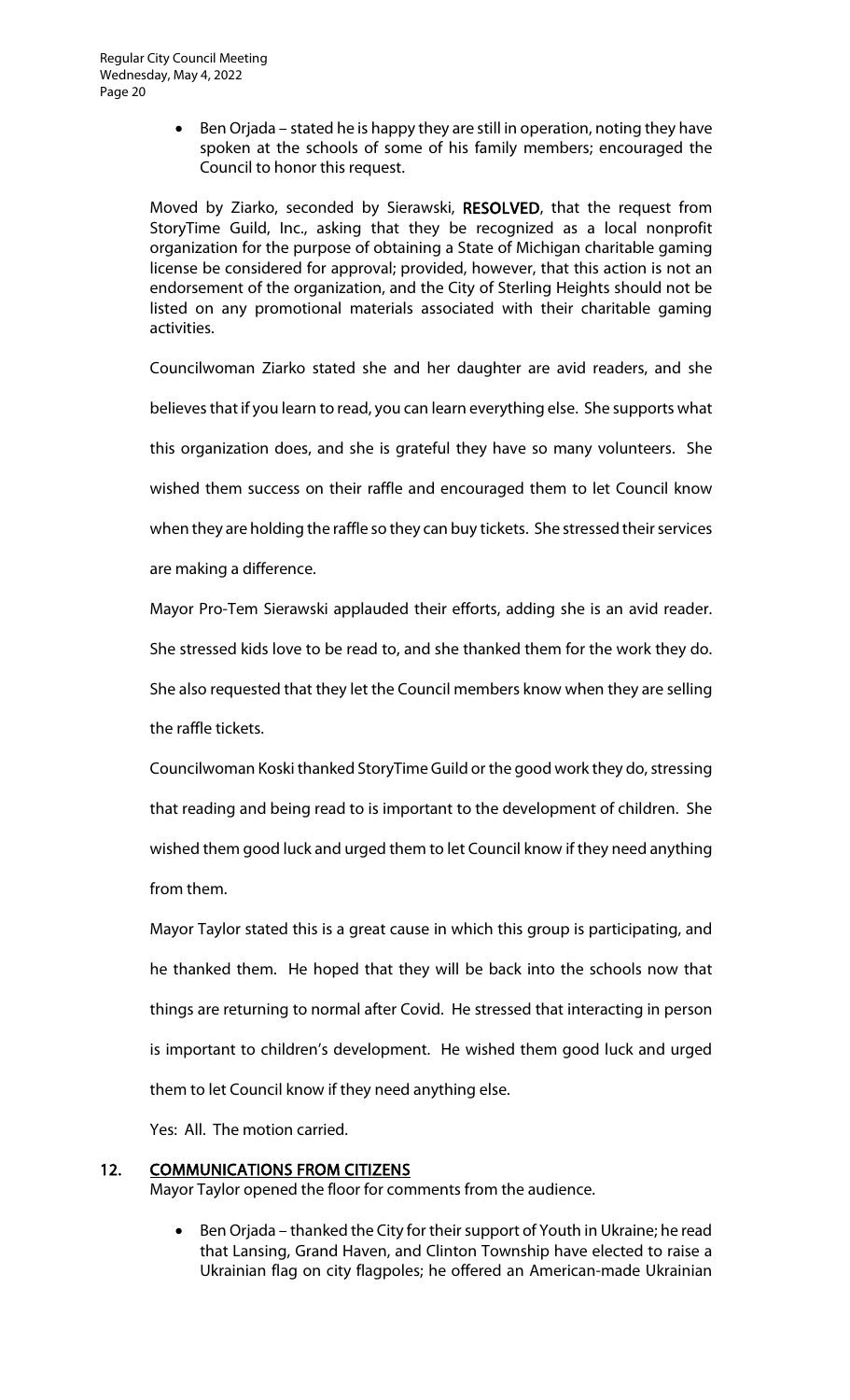flag that he would like to loan free of charge to the City if they would like to fly that flag here on the City Hall campus.

Mayor Taylor spoke for Council that they would probably be happy to do that, and

he suggested Mr. Orjada give the flag to the City Clerk.

#### 13. REPORTS FROM CITY ADMINISTRATION AND CITY COUNCIL

Mr. Vanderpool stated he had nothing further to add this evening.

Mayor Pro-Tem Sierawski thanked Mr. Orjada for the use of the Ukrainian flag. She stated she is flying one next to her American flag, and she felt it shows her support to her Ukrainian friends. She noted that there is a company in Clawson that makes Ukrainian flags, and she encouraged support of the Ukrainian community. She is happy with the Sterlingfest musical lineup, adding it will be a good year for the festival.

Councilman Radtke echoed Mayor Pro-Tem Sierawski's comments, and he thanked Mr. Orjada for not only requesting the City fly a Ukrainian flag, but he also brought the flag for them to use. He hopes the large Ukrainian community understands that Sterling Heights stands with them against tyranny in Ukraine. He stated he is excited for Sterlingfest getting back to normal this year, and he emphasized it is a way for the City to show off Dodge Park, which is a jewel in this community. He is pleased they had a couple of traffic studies to make this entire area safe for pedestrians, and these safety improvements will do a lot for the local high schools and Dodge Park.

Councilman Yanez thanked City Administration for their presentation on recycling, adding that the circular economy (recycling) is worth \$9 billion a year. He pointed out there are a number of Michigan businesses that use recyclable materials, and the more they recycle, the more of that material is available for those businesses to use. He also appreciated the information that was sent to the Council members about recycling.

Councilwoman Ziarko thanked Mr. Orjada for the use of the flag. She pointed out that freedom is never free, and she added that if she must pay more for gas right now, she will do so knowing that is the cost of freedom throughout the world. She thanked the people of Poland for helping the Ukrainians, especially since they are